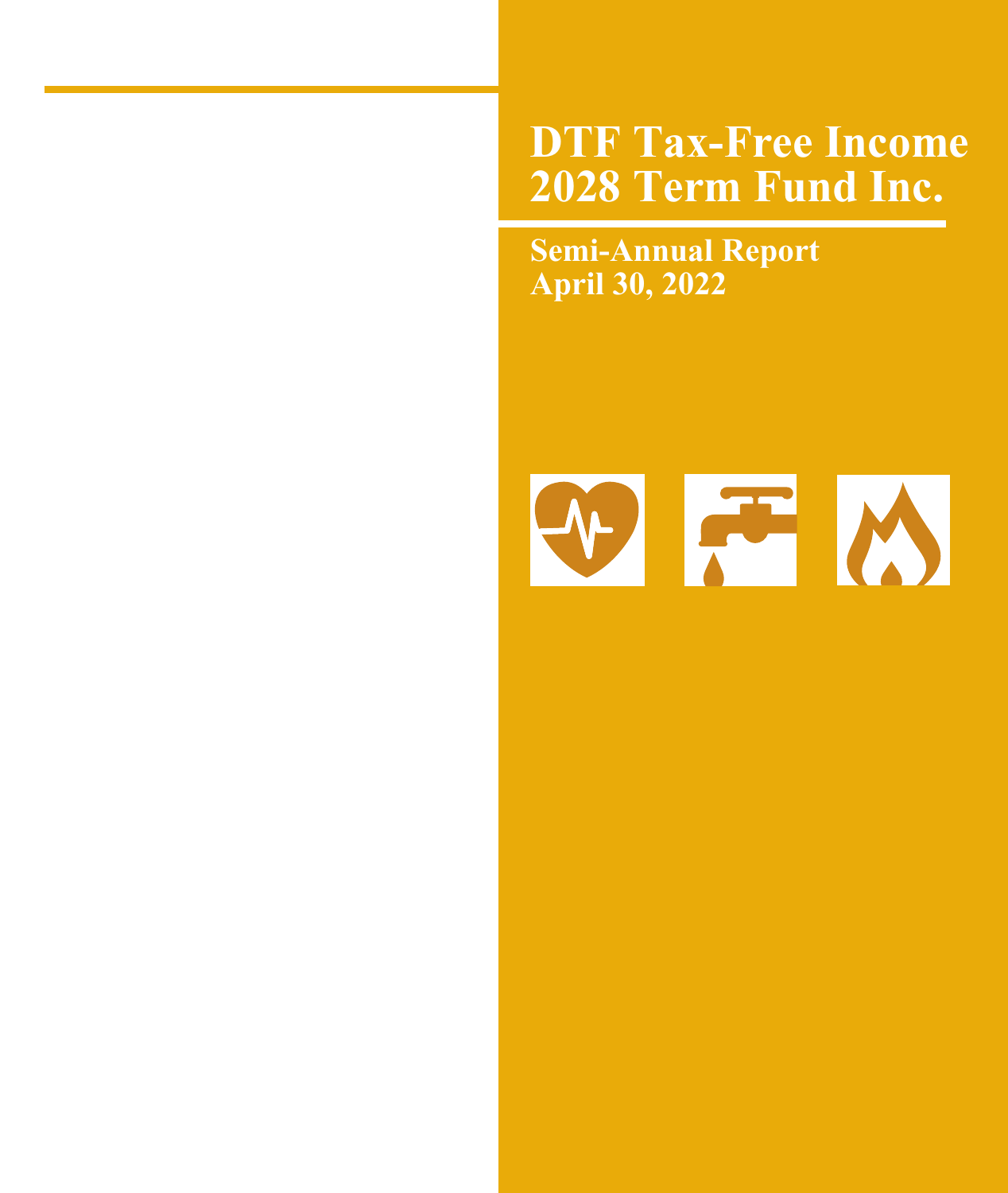# **LETTER TO SHAREHOLDERS**

**June 9, 2022 Dear Fellow Shareholder:**

#### **THE CURRENT MUNICIPAL MARKET ENVIRONMENT AND YOUR FUND**

We begin our discussion of DTF Tax-Free Income 2028 Term Fund Inc. (the "DTF Fund" or the "Fund") for the six months ended April 30, 2022, with a review of the municipal market environment in which the DTF Fund invests.

During the past six-months, tax-exempt interest rates moved sharply higher across the entire maturity curve as tax-exempt bonds fell victim to surging U.S. Treasury ("UST") bond yields. Higher inflation readings, the tense Russia/Ukraine conflict, and the Federal Open Market Committee ("FOMC") (the committee within the Federal Reserve that sets domestic monetary policy) raising its target Federal Funds rate during the quarter, all contributed to the worst quarterly performance for tax-exempt bonds in over 40 years.

After 86 consecutive weeks of net inflows to municipal bond mutual funds from mid-2020 to early 2022, municipal bond funds have now seen 16 consecutive weeks of net outflows, aggregating to over \$40 billion. This change in retail investor demand has resulted in intense selling pressure, causing the market to soften and yields to rise further. Because investors typically have not experienced negative returns of this magnitude in their municipal bond portfolios, this trend has the potential to become even more problematic for the market. When tax-exempt bonds underperform UST bonds, non-traditional and opportunistic investors often begin to buy the asset class due to its relative value. Further, banks and insurance companies have begun to look opportunistically at municipal bonds as an alternative to other fixed income sectors due to their more attractive taxable-equivalent yields. These sources of demand have the potential to provide much needed support to the municipal bond market.

While demand has dropped, overall municipal issuance has fallen short of what the market experienced in 2021. This decline in issuance is largely a result of a sharp decline in taxable municipal issuance as market volatility hampered issuers' ability to manage the timing of refinancing their outstanding bonds. On the other hand, the supply of tax-exempt bonds has remained relatively flat so far in 2022 as higher interest rates have pushed issuance to the sidelines. And while the market is expecting supply to pick up its pace as we move further into the year, ongoing rate volatility and geopolitical risks may alter this sentiment going forward. For now, supply has had a mostly negligible impact on the tax-exempt bond market.

Credit fundamentals in the municipal market remain mostly on a sound footing – having especially benefited from the large amounts of federal stimulus funding during the pandemic. According to the latest numbers from the U.S. Census Bureau, state and local tax collection receipts for income, sales, and property taxes showed growth of 13.1% for 4Q 2021 in comparison to 4Q 2020.

Inflation has moved sharply higher in recent months, with year-over-year growth in the Consumer Price Index (CPI) hitting multi-decade highs. Rising inflation, initially driven by pandemic-related imbalances that impacted the supply of labor, materials, and distribution networks, has been exacerbated by the conflict in Eastern Europe and is unlikely to subside quickly or easily. Given historical trends, we expect ongoing elevated inflation to drive even higher tax collections as the cost of goods and services increase.

While there are increasing indications that an economic downturn lies ahead, municipal credit has typically fared better in a recession than other investment options, as there is a lag between the onset of a recession and when municipalities begin to see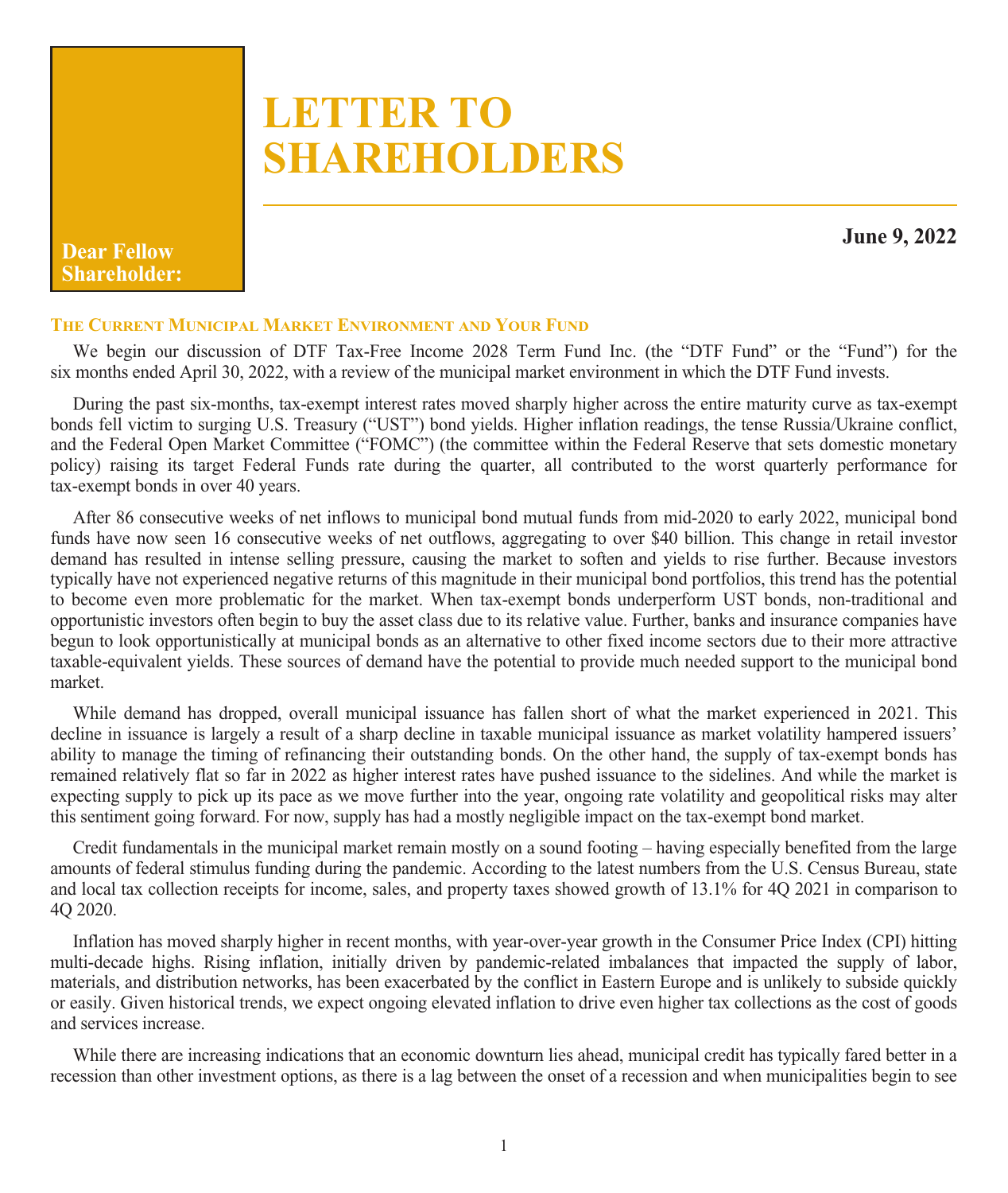their financial positions significantly challenged. That is especially relevant for local municipalities that rely on property tax revenues, as the sizeable increases in housing values across the country are expected to continue to provide a strong source of revenue.

Credit risk premiums (which refer to the additional yield that investors expect to receive as compensation for buying lowerrated securities) widened slightly during the six-months ended April 30, 2022, for investment grade rated bonds (more so for BBB-rated bonds), while below investment grade rated bond risk spreads tightened slightly during the same time period. Below investment grade rated credits (which the Fund is prohibited by its investment policies from buying) remain close to pre-pandemic levels and now appear largely overvalued in our view, especially with the increasing possibility of a recession in the near term. Our investment strategy continues to focus on higher quality municipalities that exhibit value for the longer term. While the federal stimulus may have helped bolster the overall economy and municipal fundamentals, we believe that all credits are not created equal and need to be analyzed with a longer-term horizon. Municipalities still face serious challenges in funding large capital expenditures to rebuild America's aging infrastructure, improve pension plan funding, and protect communities against climate change. A post-pandemic economy will also likely pose new challenges for municipalities, particularly as the federal government pulls back from the unprecedented level of support it has provided over the past two years.

#### **LOOKING AHEAD**

Following an unprecedented quarter of negative returns, municipal bonds are now showing better relative value than they have in some time. The market has experienced a sustained movement toward higher yields not seen since 2008, at the onset of the Great Recession. Fortunately, the recent increases in yields have not been driven by credit issues as they were in 2008, but rather have mainly resulted from fund outflows, higher UST yields and a catch-up from overinflated valuations at the beginning of the year relative to other fixed income alternatives. As discussed above, in times of lower retail demand and fund outflows, demand from non-traditional buyers such as banks and insurance companies can provide some much-needed support for the market.

We do expect that market volatility will likely continue until the market gains more clarity on the FOMC's intentions to tame inflation and UST rates begin to stabilize. Should the economy begin to slip into a recessionary type of environment, it is important to remember that municipals have long been considered a high-quality investment, with defaults a rarity.

#### **THE FUND**

In managing the DTF Fund, we continue to emphasize our longstanding investment strategy of investing mostly in higherquality, investment grade revenue bonds with coupons of 5% or higher. The municipal bond market appears to remain confident about the near-term credit outlook due to the vast amount of financial support municipalities have received from the federal government and improved fiscal metrics across most municipal issuers. As a result, risk premiums remain historically narrow with only small movements higher so far in 2022 for investment grade rated issuers. We therefore remain committed to our higher-quality, foundation-like approach to the portfolio that we have repeatedly articulated. Generally, the portfolio continues to be well distributed along the maturity and credit risk curve, with higher levels of "A" rated bonds relative to the index. Premium coupon bonds – the better relative performing coupon so far in 2022 – continue to dominate the portfolio. We believe the Fund remains well positioned if interest rates and/or credit risk spreads move higher in the coming months due to its higher coupon and credit rating profile. As of April 30, 2022, the Fund held almost 90% of its total assets in municipal bonds rated "A" or higher and nearly 70% in bonds with a 5% or greater coupon across multiple sectors and states. The Fund is diversified across 18 industry sectors of the municipal bond market, with revenue sectors like pre-refunded, special tax, healthcare, education, and local general obligation bonds rounding out the Fund's top five sector exposures. Revenue bonds have consistently outweighed general obligation bonds in the Fund (approximately 85% revenue vs. 15% general obligation), as we prefer the generally dedicated revenue streams and more settled legal protections these types of bonds have historically offered. Geographically, the Fund is well diversified with exposure to 33 states and the District of Columbia. The Fund continues to invest across the entire maturity spectrum of the municipal bond market to manage the risk of changes in interest rates and/or the shape of the yield curve.

#### **FUND DIVIDEND**

As of April 30, 2022, the DTF Fund was paying a \$0.39 per share annualized dividend and had a closing price of \$12.21 per share. Beginning with the October 2021 common stock dividend, the Fund's monthly distribution was reduced from 4¢ per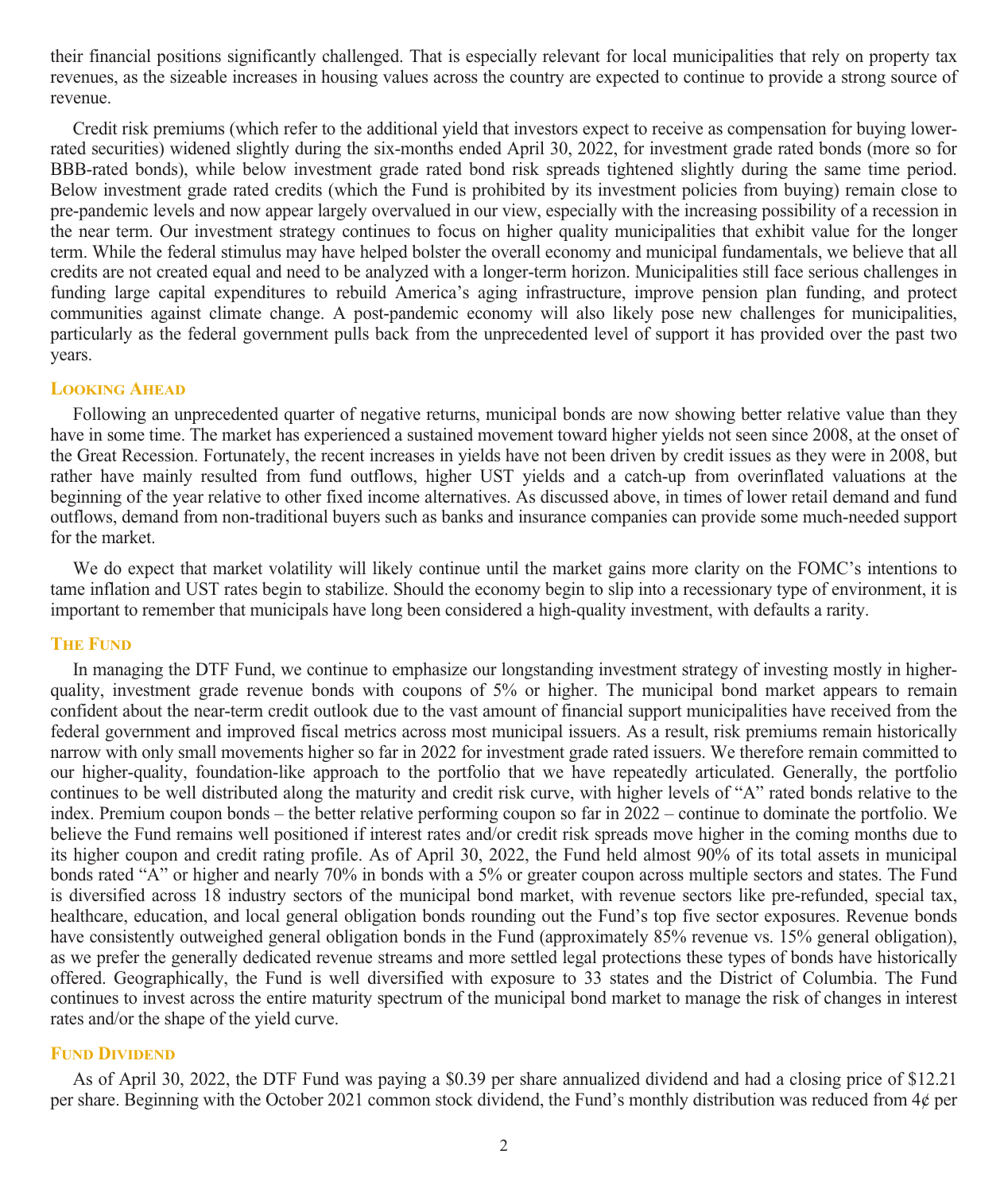share to 3.25 $\phi$  per share. The decrease in the dividend was intended to better align the Fund's monthly distribution with its current and projected earnings and is subject to re-evaluation as the interest rate and credit environment changes. If the cost of leverage were to rise without a similar or greater rise in the available re-investment rate for bonds called and/ or maturing, the Fund's earnings would likely be reduced. If the Fund's net earnings were to fall short of its dividend payout, the Fund's balance of undistributed net income would decline further, possibly necessitating future dividend reductions. Maturity and duration are measures of the sensitivity of a fund's portfolio of investments to changes in interest rates. More specifically, duration refers to the percentage change in a bond's price for a given change in rates (typically +/- 100 basis points). In general, the greater the duration of a portfolio, the greater is the potential percentage price volatility for a given change in interest rates. As of April 30, 2022, the modified adjusted duration of the Fund's portfolio of investments was 5.57 years, close to the duration of the investments constituting the Bloomberg U.S. Municipal Index, which was 6.1 years. In addition to the risk of disruptions in the broader credit market, the level of interest rates can be a primary driver of bond fund total returns, including the Fund's returns. As a practical matter, it is not possible for the Fund to be completely insulated from turmoil in the global financial markets, pandemics, or unexpected moves in interest rates. Any sudden or unexpected rise in interest rates would likely reduce the total return of bond funds, since higher interest rates could be expected to depress the valuations of fixed-rate bonds held in a portfolio. Further, if the municipal yield curve flattens (when the difference between short-term interest rates and long-term rates narrows) or inverts (when short-term rates exceed long-term rates), the Fund's total return may be reduced. Management believes that over the long term, the diversification of the Fund's portfolio across multiple states and sectors, in addition to the distribution of assets along the yield curve, positions the Fund to take advantage of future opportunities while limiting credit risk and volatility to some degree. However, a sustained and meaningful rise in interest rates from current levels would have the potential to significantly reduce the total return of leveraged bond funds, including the Fund, and would likely put downward pressure on both the net asset value and market prices of such funds.

#### **FUND TERM AND NAME CHANGE**

As previously announced, at the annual meeting of shareholders on February 26, 2021, shareholders approved amendments to the Fund's charter that establish a limited term of existence for the Fund and will cause the Fund to cease to exist on March 1, 2028, or such earlier date as may be determined by the Fund's Board. Under the charter amendments, the Board is also authorized to extend the term of the Fund to have a perpetual existence once again, subject to the Fund having conducted a tender offer meeting certain conditions. The 2028 termination date is consistent with the Fund's fixed-income strategy, and we anticipate that over time it will mitigate the discount to net asset value at which your Fund's shares trade by providing support for an increase in the value of their market price. We will begin to incorporate forward planning for this dissolution into the Fund's investment strategy over the coming quarters. In keeping with the amendment to the Fund's charter adding a 2028 termination date for the Fund's existence, in December 2021 the Board approved a change in name for the Fund. Effective January 3, 2022, the Fund is known as DTF Tax-Free Income 2028 Term Fund Inc.

#### **FUND PERFORMANCE**

The following table compares the DTF Fund's total return and the Bloomberg U.S. Municipal Index. It is important to note that the index returns stated below include no fees or expenses, whereas the DTF Fund's NAV returns are net of fees and expenses.

| <b>Total Return</b> <sup>1</sup><br>For the period indicated through April 30, 2022                         |           |           |          |         |  |
|-------------------------------------------------------------------------------------------------------------|-----------|-----------|----------|---------|--|
| <b>Ten Years</b><br><b>Five Years</b><br>(annualized)<br><b>6 Months</b><br><b>One Year</b><br>(annualized) |           |           |          |         |  |
| DTF Tax-Free Income 2028 Term Fund Inc.                                                                     |           |           |          |         |  |
| Market Value <sup>2</sup>                                                                                   | $-12.2\%$ | $-13.5\%$ | $-0.1\%$ | $1.4\%$ |  |
| Net Asset Value <sup>3</sup>                                                                                | $-13.4\%$ | $-13.8\%$ | $0.5\%$  | $2.0\%$ |  |
| Bloomberg U.S. Municipal Index <sup>4</sup>                                                                 | $-7.9\%$  | $-7.9\%$  | $1.8\%$  | $2.5\%$ |  |

<sup>1</sup> Past performance is not indicative of future results. Current performance may be lower or higher than the performance in historical periods.

<sup>2</sup> Total return on market value assumes a purchase of common stock at the opening market price on the first business day and a sale at the closing market price on the last business day of each period shown in the table and assumes reinvestment of dividends at the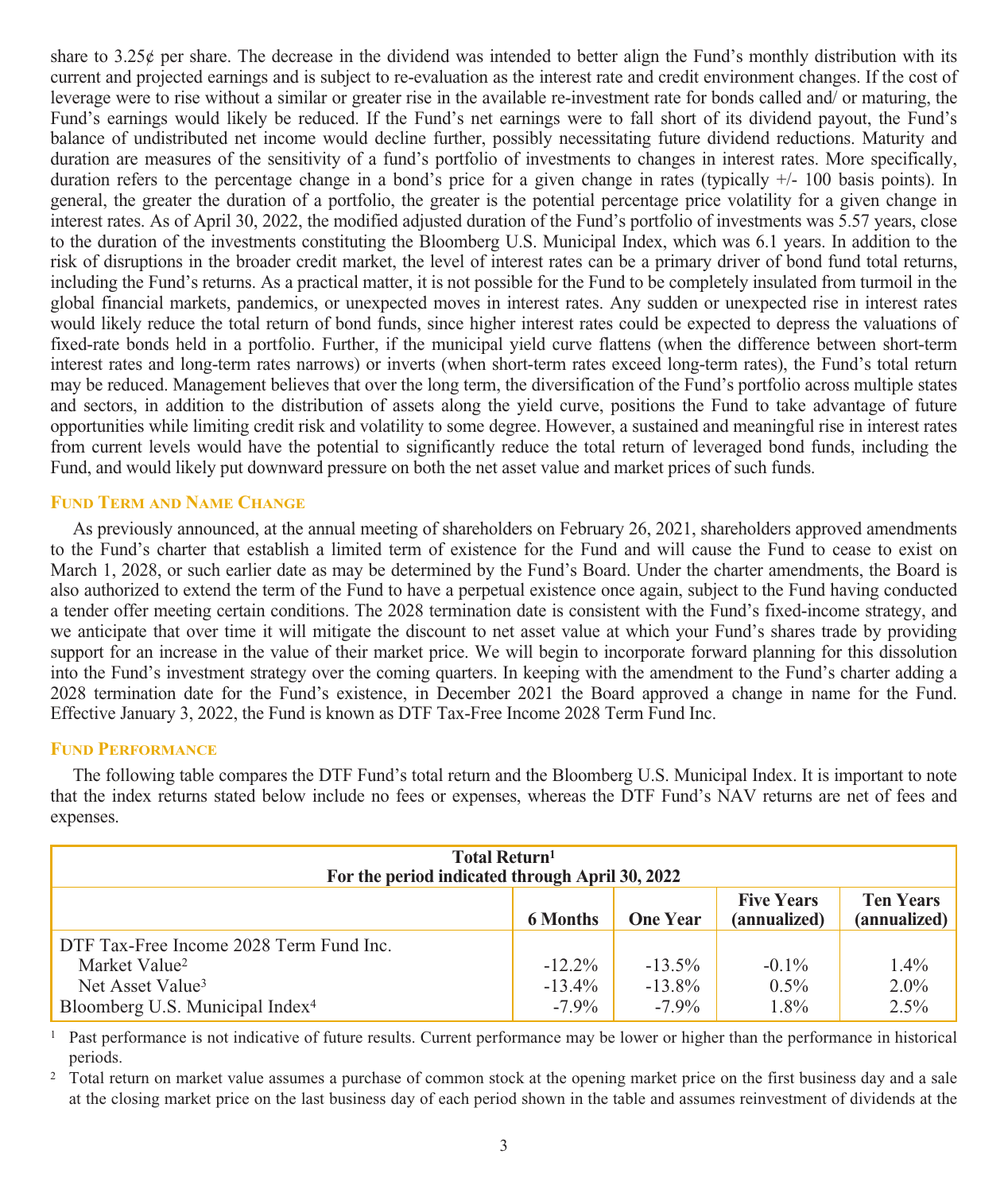actual reinvestment prices obtained under the terms of the DTF Fund's dividend reinvestment plan. In addition, when buying or selling stock, you would ordinarily pay brokerage expenses. Because brokerage expenses are not reflected in the above calculations, your total return net of brokerage expenses would be lower than the total returns on market value shown in the table. Source: Administrator of the DTF Fund.

- <sup>3</sup> Total return on NAV uses the same methodology as is described in note 2, but with use of NAV for beginning, ending and reinvestment values. Because the DTF Fund's expenses (ratios detailed on page 18 of this report) reduce the DTF Fund's NAV, they are already reflected in the DTF Fund's total return on NAV shown in the table. NAV represents the underlying value of the DTF Fund's net assets, but the market price per share may be higher or lower than the NAV. Source: Administrator of the DTF Fund.
- <sup>4</sup> The Bloomberg U.S. Municipal Index is a market capitalization-weighted index that is designed to measure the long-term tax-exempt bond market. The index is calculated on a total return basis with dividends reinvested. The index is unmanaged, its returns do not reflect any fees, expenses, or sales charges, and it is not available for direct investment. Source: Bloomberg.

#### **BOARD OF DIRECTORS MEETINGS**

At the regular March 2022 meeting of the DTF Fund's Board of Directors, the Board declared the following monthly dividends:

| <b>Cents Per Share</b> | <b>Record Date</b> | <b>Pavable Date</b> |
|------------------------|--------------------|---------------------|
| 3.25                   | April 18           | April 29            |
| 3.25                   | May $16$           | May 31              |
| 3.25                   | June $15$          | June $30$           |

At the regular June 2022 meeting of the DTF Fund's Board of Directors, the Board declared the following monthly dividends:

| <b>Cents Per Share</b> | <b>Record Date</b> | <b>Payable Date</b> |
|------------------------|--------------------|---------------------|
| 3.25                   | July $15$          | July 29             |
| 3.25                   | August 15          | August 31           |
| 3.25                   | September 15       | September 30        |

#### **ABOUT YOUR FUND**

The Fund's investment objective is current income exempt from regular federal income tax consistent with the preservation of capital. The fund seeks to achieve its investment objective by investing primarily (at least 80% of its total assets) in a diversified portfolio of investment-grade tax-exempt obligations. The Fund may not invest more than 25% of its total assets (taken at market value at the time of each investment) in the securities of issuers in a single industry; provided that, for purposes of this restriction, tax exempt securities of issuers that are states, municipalities or their political subdivisions are not considered to be the securities of issuers in any single industry.

The use of leverage enables the Fund to borrow at short-term rates and invest at longer-term rates. As of April 30, 2022, the Fund's leverage represented approximately 41% of the Fund's total assets. The amount and type of leverage used is reviewed by the Board of Directors based on the Fund's expected earnings relative to the anticipated costs (including fees and expenses) associated with the leverage. In addition, the long-term expected benefits of leverage are weighed against the potential effect of increasing the volatility of both the Fund's net asset value and the market value of its common stock. Historically, the tendency of the U.S. yield curve to exhibit a positive slope (i.e., long-term rates higher than short-term rates) has fostered an environment in which leverage can make a positive contribution to the earnings of the Fund. There is no assurance that this will continue to be the case in the future. A decline in the difference between short-term and long-term rates could have an adverse effect on the income provided from leverage. Prolonged periods of low longer-term interest rates can result in lower yielding reinvestment opportunities for the Fund's portfolio and could also adversely affect the income provided from leverage. If the DTF Fund were to conclude that the use of leverage was likely to cease being beneficial, it could modify the amount and type of leverage it uses or eliminate the use of leverage entirely.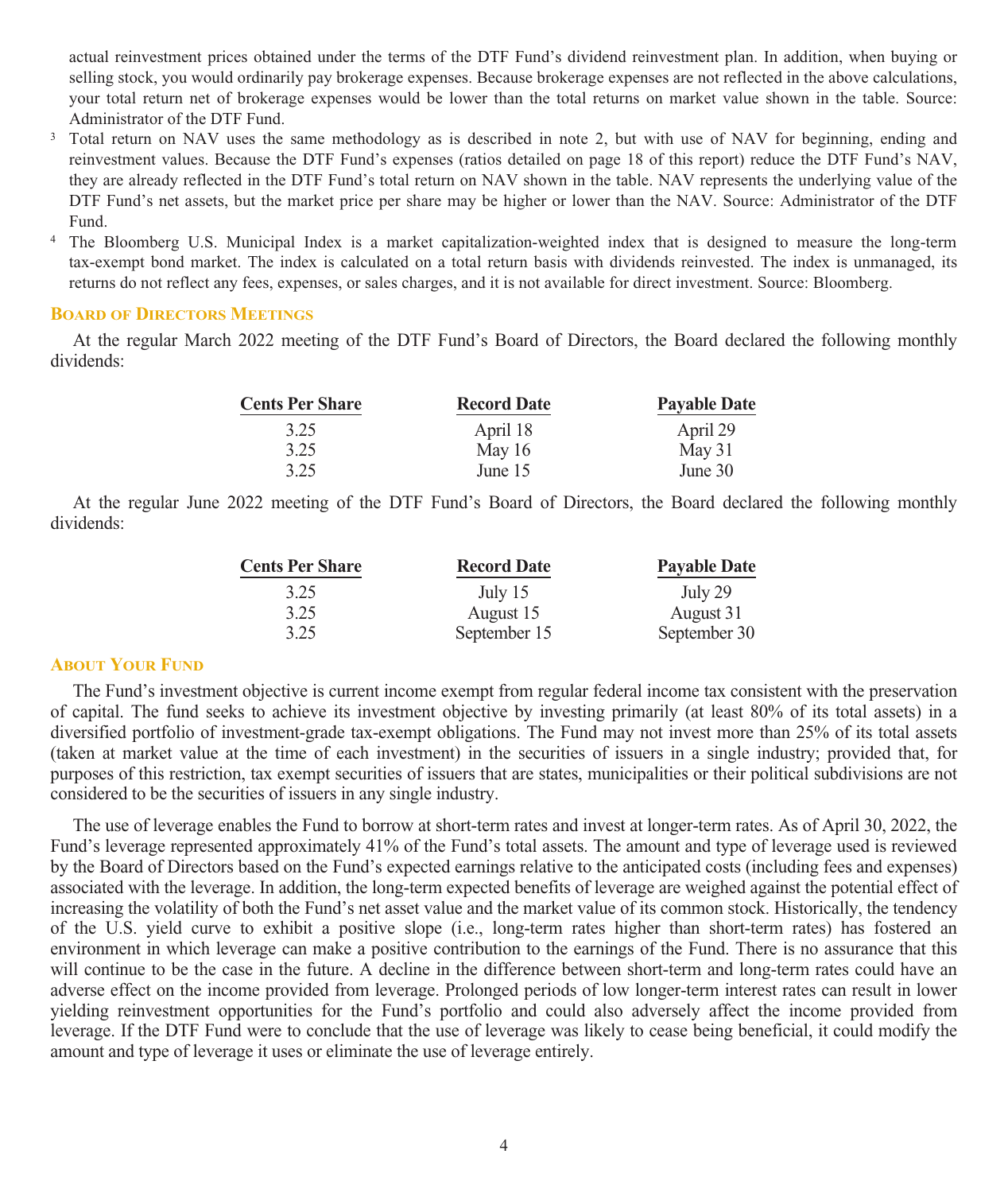We continue to appreciate your interest in the DTF Fund and are grateful for the opportunity to be of service to you.

Lisa H. Leonard Vice President and Chief Investment Officer David D. Grumhaus, Jr. President and Chief Executive Officer

#### **NEW PORTFOLIO MANAGEMENT TEAM TO START ON JULY 1**

Following in the footsteps of Timothy M. Heaney, who retired as Chief Investment Officer of the Fund on May 31, 2022 after 25 years of service, Lisa H. Leonard will also be retiring as a portfolio manager of the Fund on June 30, 2022 after 24 years of service.

Effective July 1, 2022, Ronald H. Schwartz, CFA and Dusty L. Self have been appointed as portfolio managers of the DTF Fund by Duff & Phelps Investment Management Co., the Fund's Investment Adviser, and have also been appointed by the Fund's Board of Directors as Vice Presidents of the Fund.

Mr. Schwartz and Ms. Self each have over 30 years of experience focused on investment grade municipal strategies. Both investment professionals will be "dual hatted" employees of Duff & Phelps Investment Management Co. and Seix Investment Advisors LLC, each of which is a subsidiary and affiliated manager of Virtus Investment Partners.

On behalf of management and the Board, I want to thank Mr. Heaney and Ms. Leonard for their many years of service and wish them well in their retirement. Although we will certainly miss them, we are fortunate to have a seasoned, high caliber successor team in Mr. Schwartz and Ms. Self, with their decades of experience in the investment grade municipal market.

> David D. Grumhaus, Jr. President and Chief Executive Officer

**Certain statements in this report are forward-looking statements. Discussions of specific investments are for illustration only and are not intended as recommendations of individual investments. The forward-looking statements and other views expressed herein, are those of the portfolio managers as of the date of this report. Actual future results or occurrences may differ significantly from those anticipated in any forward-looking statements, and the views expressed herein are subject to change at any time, due to numerous market and other factors. The DTF Fund disclaims any obligation to update publicly or revise any forward-looking statements or views expressed herein.**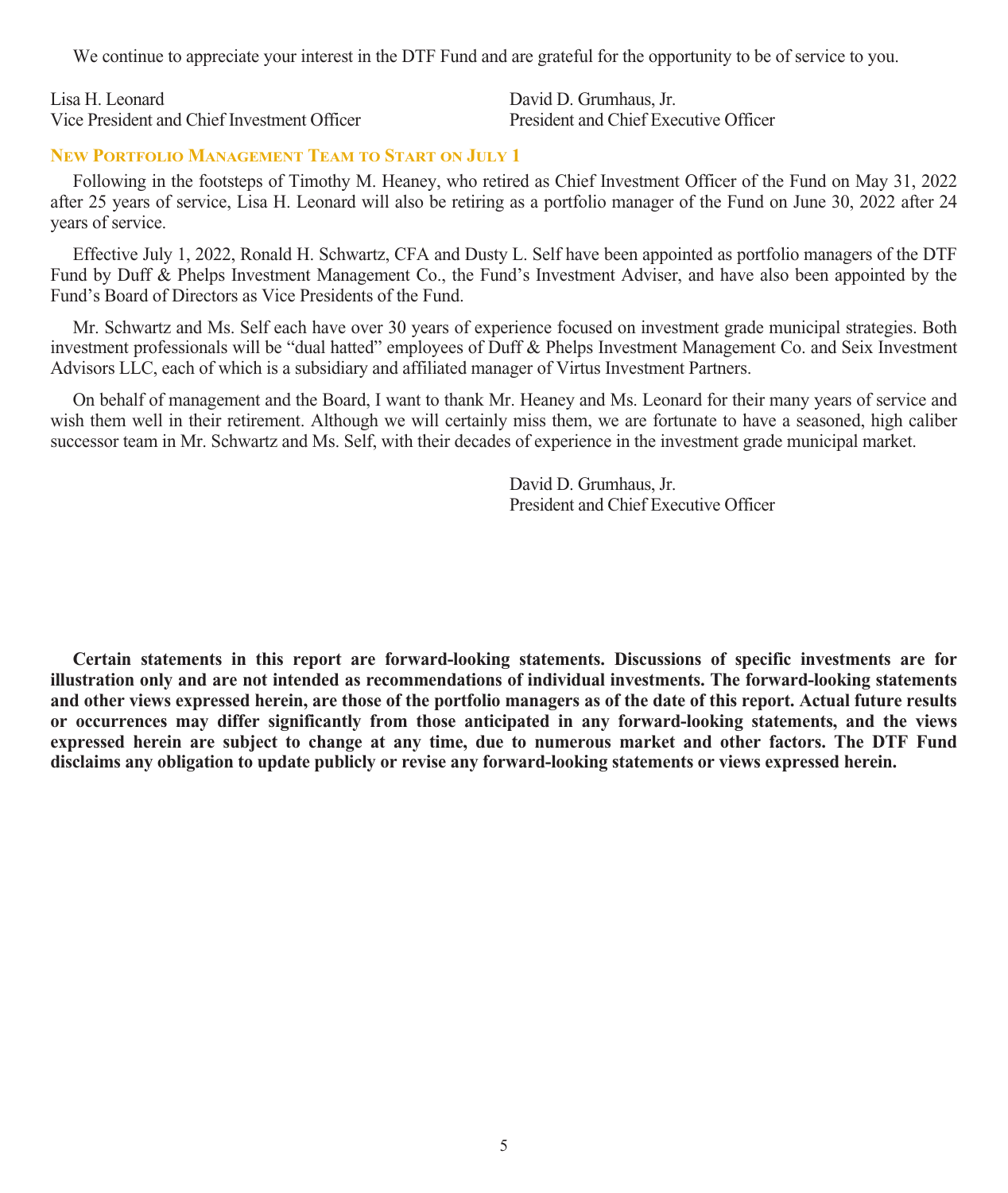## **SCHEDULE OF INVESTMENTS April 30, 2022 (Unaudited)**

| Principal<br>Amount<br>(000) | Description (a)                                                    | Value     | Principal<br>Amount<br>(000) | Description (a)                                                                 | Value     |
|------------------------------|--------------------------------------------------------------------|-----------|------------------------------|---------------------------------------------------------------------------------|-----------|
|                              | <b>LONG-TERM INVESTMENTS-167%</b>                                  |           | \$100                        | California St. Muni. Fin. Auth. Student                                         |           |
|                              | Alabama $-2.3\%$                                                   |           |                              | Hsg. Rev., Bowles Hall Foundation,                                              |           |
| \$2,000                      | Jefferson Cnty. Brd. of Ed. Pub. Sch.                              |           |                              | $5.00\%, 6/01/35 \dots \dots \dots \dots \dots \dots$                           | \$102,953 |
|                              | Warrants,                                                          |           | 100                          | California St. Muni. Fin. Auth. Student                                         |           |
|                              |                                                                    |           |                              | Hsg. Rev., Orchard Park Student Hsg.<br>Proj.,                                  |           |
|                              | Alaska $-1.2\%$                                                    |           | 100                          | 4.00%, $5/15/39$ , BAM                                                          | 100,526   |
| 750                          | Anchorage Gen. Oblig.,                                             |           |                              | California St. Muni. Fin. Auth. Student<br>Hsg. Rev., Orchard Park Student Hsg. |           |
|                              | $4.00\%, 09/01/38 \dots \dots \dots \dots \dots$                   | 782,901   |                              | Proj.,                                                                          |           |
| 290                          | Anchorage Elec. Util. Rev.,                                        |           |                              | $4.00\%$ , 5/15/40, BAM                                                         | 100,276   |
|                              | 5.00%, 12/01/36                                                    |           | 1,000                        | California St. Gen. Oblig.,                                                     |           |
|                              | Prerefunded $12/01/24$ ( $\hat{\omega}$ , \$100 (b)                | 307,100   |                              | $5.00\%$ 10/01/28                                                               | 1,057,004 |
|                              |                                                                    | 1,090,001 | 1,000                        | California St. Pub. Wks. Brd. Lease                                             |           |
|                              |                                                                    |           |                              | Rev., Dept. of Corrections and                                                  |           |
|                              | Arizona-5%                                                         |           |                              | Rehab.,                                                                         |           |
| 1,350                        | Arizona Brd. of Regents Rev., Arizona                              |           |                              | $5.25\%, 9/01/29 \ldots \ldots \ldots \ldots \ldots$                            | 1,035,661 |
|                              | St. Univ.,<br>$5.00\%, 7/01/37 \ldots \ldots \ldots \ldots \ldots$ | 1,470,825 | 600                          | Contra Costa Cnty. Successor Agy. to                                            |           |
| 650                          | Arizona St. Hlth. Fac. Auth. Rev.,                                 |           |                              | Redev. Agy., Tax Allocation,                                                    |           |
|                              | HonorHealth Hosp. Proj.,                                           |           |                              | 5.00%, $8/01/35$ , BAM                                                          | 659,625   |
|                              | $5.00\%$ , $12/01/42$                                              | 673,188   | 1,000                        | Garden Grove Successor Agy. to Agy.                                             |           |
| 1,000                        | Maricopa Cnty. Indl. Dev. Auth. Rev.,                              |           |                              | Cmty. Dev., Tax Allocation,                                                     |           |
|                              | Banner Hlth.,                                                      |           |                              | 5.00%, $10/01/31$ , BAM                                                         | 1,082,959 |
|                              | $4.00\%, 1/01/34 \ldots \ldots \ldots \ldots \ldots$               | 1,013,127 | 2,000                        | Gilroy Unified Sch. Dist. Gen. Oblig.,                                          |           |
| 190                          | Northern Arizona Univ. Rev.,                                       |           |                              | $4.00\%$ , $8/01/41$                                                            | 2,001,917 |
|                              | 5.00%, 6/01/40                                                     |           | 280                          | Lancaster Successor Agy. to Redev.                                              |           |
|                              | Prerefunded $6/01/24$ ( $\omega$ \$100 (b)                         | 199,824   |                              | Agy., Tax Allocation,                                                           |           |
| 310                          | Northern Arizona Univ. Rev.,                                       |           |                              | 5.00%, $8/01/33$ , AGM                                                          | 304,818   |
|                              | $5.00\%, 6/01/40 \dots \dots \dots \dots \dots \dots$              | 322,760   | 250                          | Palm Desert Successor Agy. to Redev.                                            |           |
| 1,000                        | Northern Arizona Univ. SPEED Rev.,                                 |           |                              | Agy., Tax Allocation,                                                           |           |
|                              | (Stimulus Plan for Econ. and Edl. Dev.),                           |           |                              | 5.00%, $10/01/28$ , BAM                                                         | 275,564   |
|                              | 5.00%, 8/01/38                                                     |           | 1,215                        | San Marcos Successor Agy. to Redev.                                             |           |
|                              | Prerefunded $8/01/23$ (a) $$100$ (b)                               | 1,034,981 |                              | Agy., Tax Allocation,                                                           |           |
|                              |                                                                    | 4,714,705 | 2,000                        | 5.00%, $10/01/32$<br>San Mateo Successor Agy. to Redev.                         | 1,306,384 |
|                              |                                                                    |           |                              | Agy., Tax Allocation,                                                           |           |
| 1,260                        | California-19%<br>California St. Hlth. Facs. Fin. Auth.            |           |                              | $5.00\%, 8/01/30 \ldots \ldots \ldots \ldots \ldots$                            | 2,127,913 |
|                              | Rev., Kaiser Permanente,                                           |           | 1,000                        | Santa Clarita Cmnty. Clg. Dist.                                                 |           |
|                              | 4.00%, $11/01/44$                                                  | 1,244,705 |                              | Gen. Oblig.,                                                                    |           |
| 330                          | California St. Hlth. Facs. Fin. Auth.                              |           |                              | $3.00\%, 8/01/49 \ldots \ldots \ldots \ldots \ldots$                            | 819,681   |
|                              | Rev., Providence St. Joseph Hlth.,                                 |           | 1,000                        | Temple City Unified Sch. Dist.                                                  |           |
|                              | 4.00%, $10/01/36$                                                  | 333,183   |                              | Gen. Oblig.,                                                                    |           |
| 1,660                        | California St. Hlth. Facs. Fin. Auth.                              |           |                              | $4.00\%, 8/01/43 \ldots \ldots \ldots \ldots \ldots$                            | 1,004,005 |
|                              | Rev., Sutter Hlth.,                                                |           | 575                          | Univ. of California Rev.,                                                       |           |
|                              | 5.00%, 11/15/46                                                    |           |                              | $5.00\%, 5/15/46 \ldots \ldots \ldots \ldots \ldots$                            | 643,125   |
|                              | Prerefunded $11/15/25$ @ \$100 (b)                                 | 1,803,018 |                              |                                                                                 |           |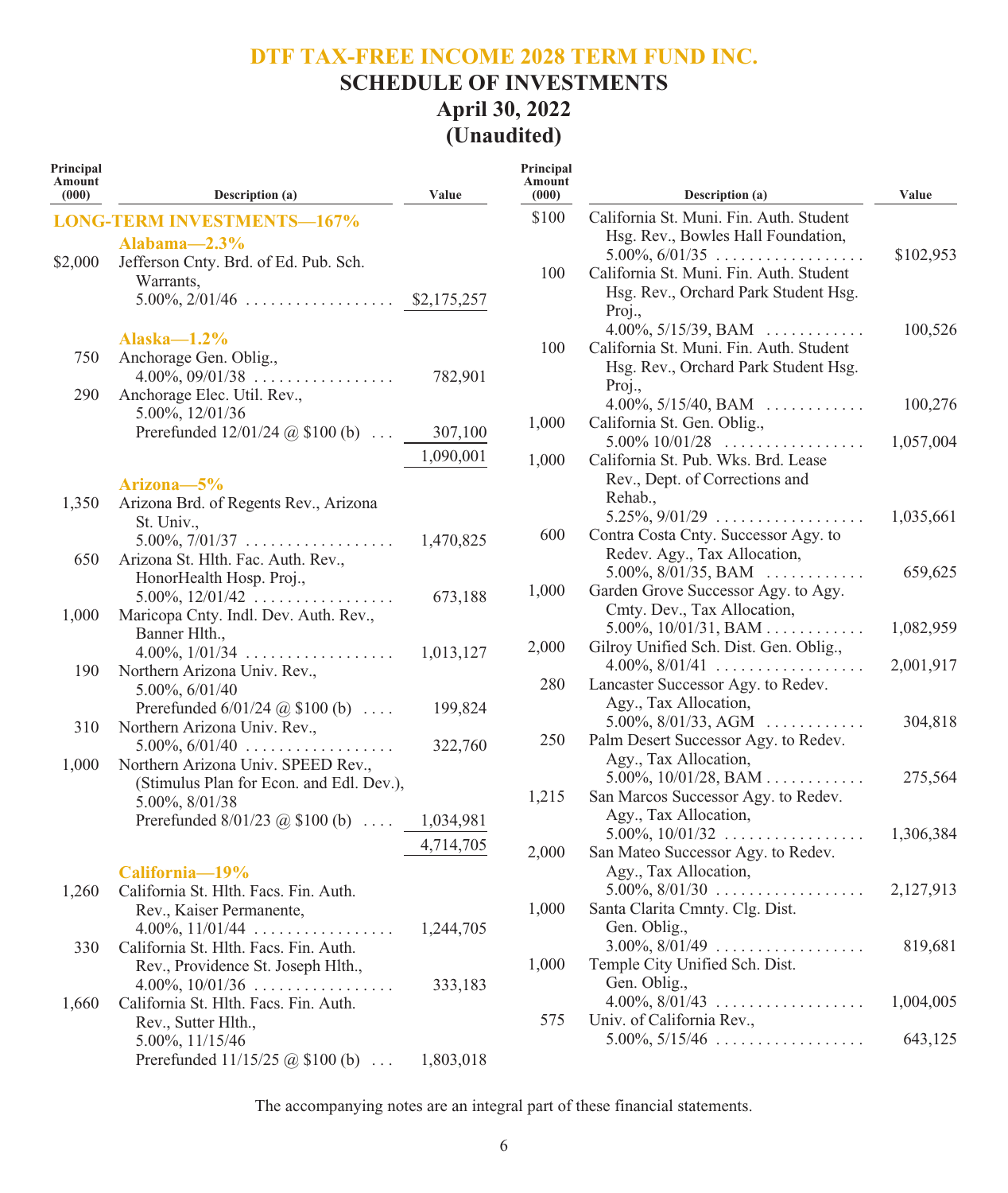## **SCHEDULE OF INVESTMENTS—(Continued) April 30, 2022 (Unaudited)**

| Principal<br>Amount<br>(000) | Description (a)                                                                          | Value       |
|------------------------------|------------------------------------------------------------------------------------------|-------------|
| \$1,750                      | Univ. of California Rev.,                                                                |             |
|                              | $4.00\%, 5/15/48 \dots \dots \dots \dots \dots \dots$                                    | \$1,731,047 |
|                              |                                                                                          | 17,734,364  |
|                              |                                                                                          |             |
|                              | Colorado—5.1%                                                                            |             |
| 320                          | Colorado St. Rural Colorado COP,                                                         |             |
|                              | $4.00\%, 12/15/40 \dots \dots \dots \dots \dots$                                         | 329,184     |
| 1,000                        | Eagle River Wtr. & Santn. Dist.                                                          |             |
|                              | Enterprise Wstwtr. Rev.,<br>5.00%, 12/01/42                                              |             |
|                              | Prerefunded $12/01/22$ @ \$100 (b)                                                       | 1,018,765   |
| 2,140                        | Public Auth. for Colorado Energy,                                                        |             |
|                              | Natural Gas Purch. Rev.,                                                                 |             |
|                              | $6.25\%, 11/15/28 \ldots \ldots \ldots \ldots \ldots$                                    | 2,402,775   |
| 1,000                        | Univ. of Colorado Enterprise Rev.,                                                       |             |
|                              | $4.00\%, 6/01/43 \dots \dots \dots \dots \dots \dots$                                    | 1,017,509   |
|                              |                                                                                          | 4,768,233   |
|                              | Connecticut-9.4%                                                                         |             |
| 935                          | Connecticut St. Gen. Oblig.,                                                             |             |
|                              | $5.00\%, 9/15/35 \dots \dots \dots \dots \dots \dots$                                    | 1,036,186   |
| 730                          | Connecticut St. Gen. Oblig.,                                                             |             |
|                              | $4.00\%, 4/15/38 \dots \dots$<br>.                                                       | 754,814     |
| 500                          | Connecticut St. Hlth. & Edl. Facs. Auth.                                                 |             |
|                              | Rev., Univ. of New Haven,                                                                |             |
|                              | $5.00\%, 7/01/43 \ldots \ldots \ldots \ldots \ldots$                                     | 519,138     |
| 350                          | Connecticut St. Hlth. & Edl. Facs. Auth.                                                 |             |
|                              | Rev., Yale Univ.,<br>$5.00\%, 7/01/40 \ldots \ldots \ldots \ldots \ldots$                |             |
| 550                          | Connecticut St. Hlth. & Edl. Facs. Auth.                                                 | 390,841     |
|                              | Rev., Yale-New Haven Hosp.,                                                              |             |
|                              | 5.00%, 7/01/48                                                                           | 566,402     |
| 250                          | Connecticut St. Hgr. Edu. Supplemental                                                   |             |
|                              | Loan Auth. Rev.,                                                                         |             |
|                              | $3.25\%, 11/15/36 \ldots \ldots \ldots \ldots \ldots$                                    | 219,557     |
| 390                          | Connecticut St. Hsg. Auth. Rev.,                                                         |             |
|                              | $3.00\%, 5/15/33 \dots \dots \dots \dots \dots \dots$                                    | 364,890     |
| 370                          | Connecticut St. Hsg. Auth. Rev.,                                                         |             |
| 140                          | $3.20\%, 11/15/33 \ldots \ldots \ldots \ldots \ldots$                                    | 350,842     |
|                              | Connecticut St. Hsg. Auth. Rev.,<br>$1.85\%, 5/15/38 \ldots \ldots \ldots \ldots \ldots$ | 109,242     |
| 1,255                        | Connecticut St. Spl. Tax Oblig. Rev.,                                                    |             |
|                              | $3.125\%, 5/01/40 \ldots \ldots \ldots \ldots$                                           | 1,110,162   |
| 1,250                        | Hartford Cnty. Met. Dist. Clean Wtr.                                                     |             |
|                              | Proj. Rev., $5.00\%$ , $2/01/33$                                                         | 1,452,682   |

| Principal<br>Amount<br>(000) | Description (a)                                                                                                         | Value     |
|------------------------------|-------------------------------------------------------------------------------------------------------------------------|-----------|
| \$400                        | Univ. of Connecticut Rev.,<br>$5.00\%, 5/01/30 \dots \dots \dots \dots \dots \dots$                                     | \$453,888 |
| 1,300                        | Univ. of Connecticut Spec. Oblig. Rev.,<br>$5.00\%$ , $11/15/43$                                                        | 1,429,279 |
|                              |                                                                                                                         | 8,757,923 |
| 1,000                        | District of Columbia-1.2%<br>District of Columbia Gen. Oblig.,<br>$5.00\%, 6/01/43 \dots \dots \dots \dots \dots \dots$ | 1,101,263 |
| 780                          | $Florida - 23.5%$<br>Brevard Cnty. Sch. Brd. Ref. COP,<br>$5.00\%, 7/01/32 \ldots \ldots \ldots \ldots \ldots$          | 859,954   |
| 750                          | Broward Cnty. Port Fac. Rev.,                                                                                           |           |
| 1,000                        | $4.00\%, 9/01/49 \dots \dots \dots \dots \dots \dots$<br>Central Florida Expwy. Auth. Rev.,                             | 747,820   |
|                              | $4.00\%, 7/01/36 \ldots \ldots \ldots \ldots \ldots$                                                                    | 1,023,057 |
| 1,175                        | Escambia Cnty. Hlth. Fac. Auth. Rev.,<br>Baptist Hosp.,                                                                 |           |
| 2,350                        | $3.00\%, 8/15/50, AGM$<br>Florida St. Brd. of Gov. Florida State                                                        | 903,303   |
|                              | Univ. Dorm Rev.,<br>$5.00\%, 5/01/33 \dots \dots \dots \dots \dots \dots$                                               | 2,399,049 |
| 1,000                        | Hillsborough Cnty. Aviation Auth. Rev.,<br>Tampa Int'l. Arpt.,<br>5.00%, 10/01/44                                       |           |
|                              | Prerefunded $10/01/24$ @ \$100 (b)                                                                                      | 1,049,577 |
| 500                          | Lee Cnty. Tran. Fac. Rev.,<br>5.00%, 10/01/35, AGM<br>.                                                                 | 525,385   |
| 1,080                        | Miami Beach Hlth. Facs. Auth. Rev.,<br>Mt. Sinai Med. Ctr.,                                                             |           |
| 500                          | $5.00\%, 11/15/39 \ldots \ldots \ldots \ldots \ldots$<br>Miami Beach Redev. Agy. Rev.,                                  | 1,123,454 |
|                              | $5.00\%, 2/01/40, AGM \dots \dots \dots$                                                                                | 517,977   |
| 1,250                        | Miami-Dade Cnty. Ed. Facs. Auth. Rev.,<br>Univ. of Miami,                                                               |           |
| 2,220                        | $5.00\%, 4/01/45 \ldots \ldots \ldots \ldots \ldots$<br>Miami-Dade Cnty. Sch. Brd. Ref. COP,                            | 1,299,923 |
|                              | $5.00\%, 2/01/34 \ldots \ldots \ldots \ldots \ldots$                                                                    | 2,365,471 |
| 250                          | Miami-Dade Cnty. Aviation Rev.,<br>5.00%, 10/01/32<br>Prerefunded $10/01/22$ @ \$100 (b)                                | 253,505   |
| 1,000                        | Reedy Creek Impvt. Dist. Gen. Oblig.,<br>5.00%, 6/01/38                                                                 |           |
|                              | Prerefunded $6/01/23$ @ \$100 (b)                                                                                       | 1,030,923 |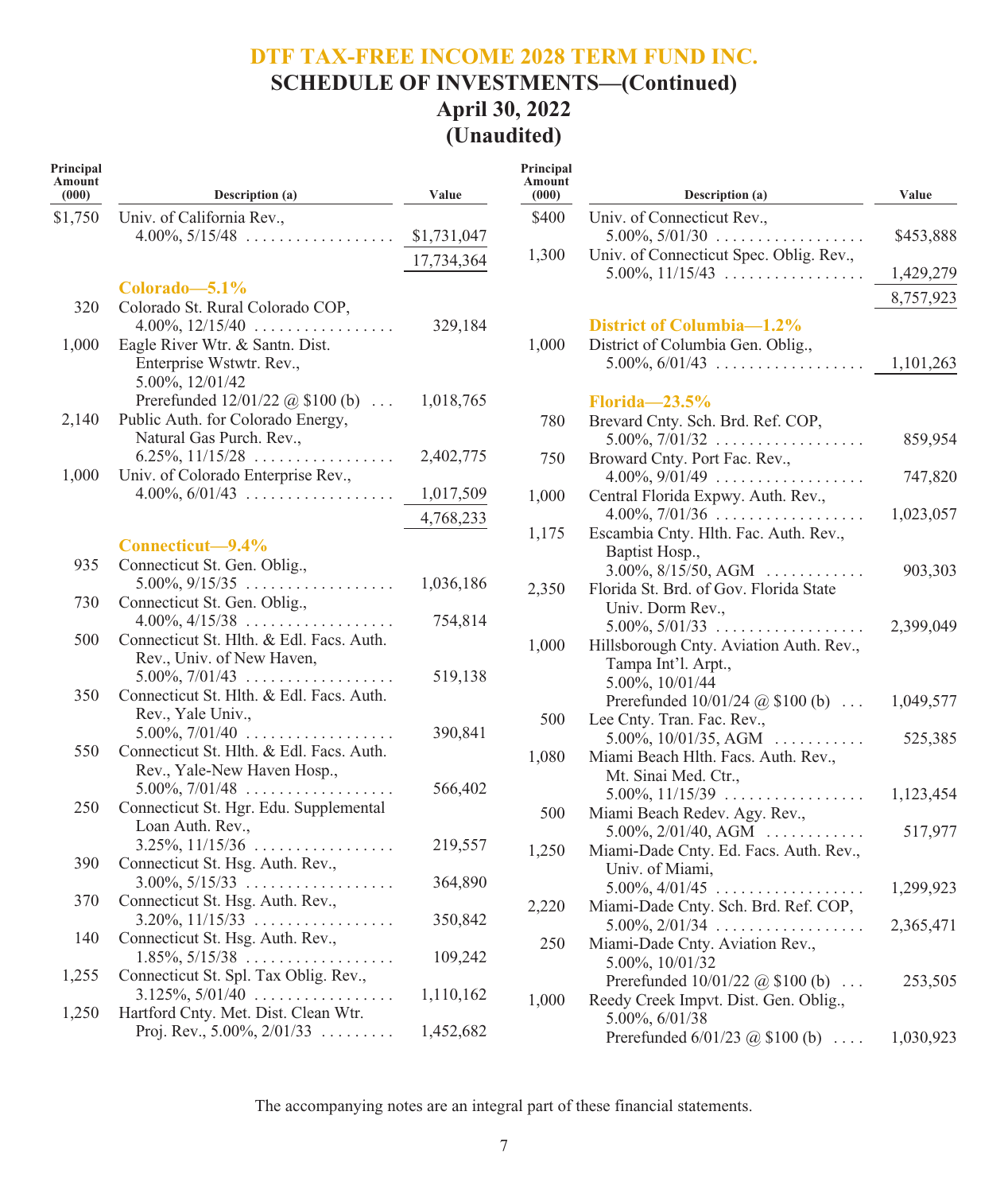## **DTF TAX-FREE INCOME 2028 TERM FUND INC. SCHEDULE OF INVESTMENTS—(Continued) April 30, 2022 (Unaudited)**

| Principal<br>Amount<br>(000) | <b>Description</b> (a)                                      | Value       |
|------------------------------|-------------------------------------------------------------|-------------|
| \$2,035                      | Seminole Cnty. Sales Tax Rev.,                              |             |
|                              | 5.25%, $10/01/31$ , NRE                                     | \$2,363,591 |
| 2,190                        | Seminole Cnty. Sch. Brd. COP,                               |             |
|                              | $5.00\%, 7/01/33 \ldots \ldots \ldots \ldots \ldots$        | 2,374,326   |
| \$830                        | S. Florida Wtr. Mgmt. Dist. COP,                            |             |
|                              | $5.00\%$ , $10/01/35$                                       | \$895,664   |
| 470                          | Tallahassee Hlth. Facs. Rev.,                               |             |
|                              | Tallahassee Memorial Hlthcare.,                             |             |
|                              | 5.00%, $12/01/41$                                           | 501,588     |
| 665                          | Tampa-Hillsborough Cnty.                                    |             |
|                              | Expwy. Auth. Rev.,                                          |             |
|                              | $4.00\%, 7/01/42 \ldots \ldots \ldots \ldots \ldots$        | 679,854     |
| 1,000                        | Tampa-Hillsborough Cnty.                                    |             |
|                              | Expwy. Auth. Rev.,                                          |             |
|                              | $5.00\%, 7/01/47 \ldots \ldots \ldots \ldots \ldots$        | 1,089,469   |
|                              |                                                             | 22,003,890  |
|                              | Georgia-0.5%                                                |             |
| 500                          | Atlanta Arpt. Passenger Fac. Charge                         |             |
|                              | Gen. Rev.,                                                  |             |
|                              | $5.00\%, 1/01/32 \dots \dots \dots \dots \dots \dots$       | 518,015     |
|                              |                                                             |             |
|                              | Idaho $-0.3\%$                                              |             |
| 240                          | Idaho St. Hlth. Facs. Auth. Rev.,                           |             |
|                              | St. Luke's Hlth. Sys.,                                      |             |
|                              | $5.00\%, 3/01/37 \ldots \ldots \ldots \ldots \ldots$        | 264,402     |
|                              |                                                             |             |
|                              | Illinois-18.6%                                              |             |
| 500                          | Chicago Multi-Family Hsg. Rev., Paul                        |             |
|                              | G. Stewart (Phases I and II),                               |             |
|                              | $4.90\%, 3/20/44, \text{FHA} \dots \dots \dots \dots$       | 501,019     |
| 1,000                        | Chicago O'Hare Intl. Arpt. Rev.,                            |             |
|                              | Customer Fac. Charge,                                       |             |
| 620                          | 5.125%, $1/01/30$ , AGM<br>Chicago O'Hare Intl. Arpt. Rev., | 1,016,020   |
|                              | $5.25\%, 1/01/42 \ldots \ldots \ldots \ldots \ldots$        | 667,866     |
| 250                          | Chicago Sales Tax Rev.,                                     |             |
|                              | 5.00%, 1/01/30                                              |             |
|                              | Prerefunded $1/01/25$ (a) \$100 (b)                         | 265,822     |
| 250                          | Chicago Wtrwks. Rev.,                                       |             |
|                              | $5.00\%$ , $11/01/30$                                       | 271,004     |
| 665                          | Chicago Wtrwks. Rev.,                                       |             |
|                              | $5.25\%, 11/01/32, AGM$                                     | 744,329     |

| Principal<br>Amount<br>(000) | Description (a)                                               | Value      |
|------------------------------|---------------------------------------------------------------|------------|
| \$250                        | Chicago Wtrwks. Rev.,                                         |            |
|                              | $5.00\%, 11/01/36, AGM \dots \dots \dots$                     | \$276,936  |
| 865                          | Chicago Wtrwks. Rev.,                                         |            |
|                              | $5.00\%$ , $11/01/44$                                         | 901,356    |
| 170                          | Illinois St. Fin. Auth. Rev., Advocate                        |            |
|                              | Hlth. Care Network,                                           |            |
|                              | 5.00%, 5/01/45                                                |            |
|                              | Prerefunded $5/01/25$ @ \$100 (b)                             | 181,433    |
| 1,055                        | Illinois St. Fin. Auth. Rev., Advocate                        |            |
|                              | Hlth. Care Network,                                           |            |
|                              | 5.00%, 5/01/45                                                |            |
|                              | Prerefunded $5/01/25$ @ \$100 (b)                             | 1,133,835  |
| 520                          | Illinois St. Fin. Auth. Rev.,                                 |            |
|                              | Northwestern Memorial Hlthcare.,                              |            |
|                              | 5.00%, 8/15/37                                                |            |
|                              | Prerefunded $8/15/22$ @ \$100 (b)                             | 525,260    |
| 525                          | Illinois St. Fin. Auth. Rev.,                                 |            |
|                              | Northwestern Memorial Hlthcare.,                              |            |
|                              | 5.00%, 9/01/42                                                |            |
|                              | Prerefunded $9/01/24$ ( $\omega$ \$100 (b)                    | 555,702    |
| 1,090                        | Illinois St. Fin. Auth. Rev., Rush Univ.                      |            |
|                              | Med. Ctr                                                      |            |
|                              | $4.00\%, 11/15/39 \ldots \ldots \ldots \ldots \ldots$         | 1,092,145  |
| 1,000                        | Illinois St. Fin. Auth. Rev., Rush Univ.                      |            |
|                              | Med. Ctr.,                                                    |            |
|                              | $5.00\%, 11/15/39 \ldots \ldots \ldots \ldots \ldots$         | 1,053,685  |
| 1,000                        | Illinois St. Gen. Oblig.,                                     |            |
|                              | $5.00\%, 2/01/27 \ldots \ldots \ldots \ldots \ldots$          | 1,074,044  |
| 2,020                        | Illinois St. Gen. Oblig.,                                     |            |
|                              | $5.50\%, 1/01/29 \ldots \ldots \ldots \ldots \ldots$          | 2,250,473  |
| 600                          | Illinois St. Gen. Oblig.,                                     |            |
|                              | $5.00\%, 2/01/29 \dots \dots \dots \dots \dots \dots$         | 637,918    |
| 1,250                        | Illinois St. Hsg. Dev. Auth. Rev.,                            |            |
|                              | $2.375\%, 10/01/42 \ldots \ldots \ldots \ldots$               | 992,204    |
| 750                          | Illinois St. Toll Hwy. Auth. Rev.,                            |            |
|                              | $5.00\%, 1/01/41 \dots \dots \dots \dots \dots \dots$         | 803,076    |
| 330                          | Railsplitter Tobacco Settlement Auth.                         |            |
|                              | Rev.,<br>$5.00\%, 6/01/27 \ldots \ldots \ldots \ldots \ldots$ |            |
|                              | Sales Tax Securitization Corp. Rev.,                          | 352,758    |
| 1,000                        | $5.00\%, 1/01/48 \dots \dots \dots \dots \dots \dots$         | 1,065,920  |
| 1,000                        | Univ. of Illinois Aux. Facs. Sys. Rev.,                       |            |
|                              | $5.00\%$ , 4/01/34                                            | 1,039,473  |
|                              |                                                               |            |
|                              |                                                               | 17,402,278 |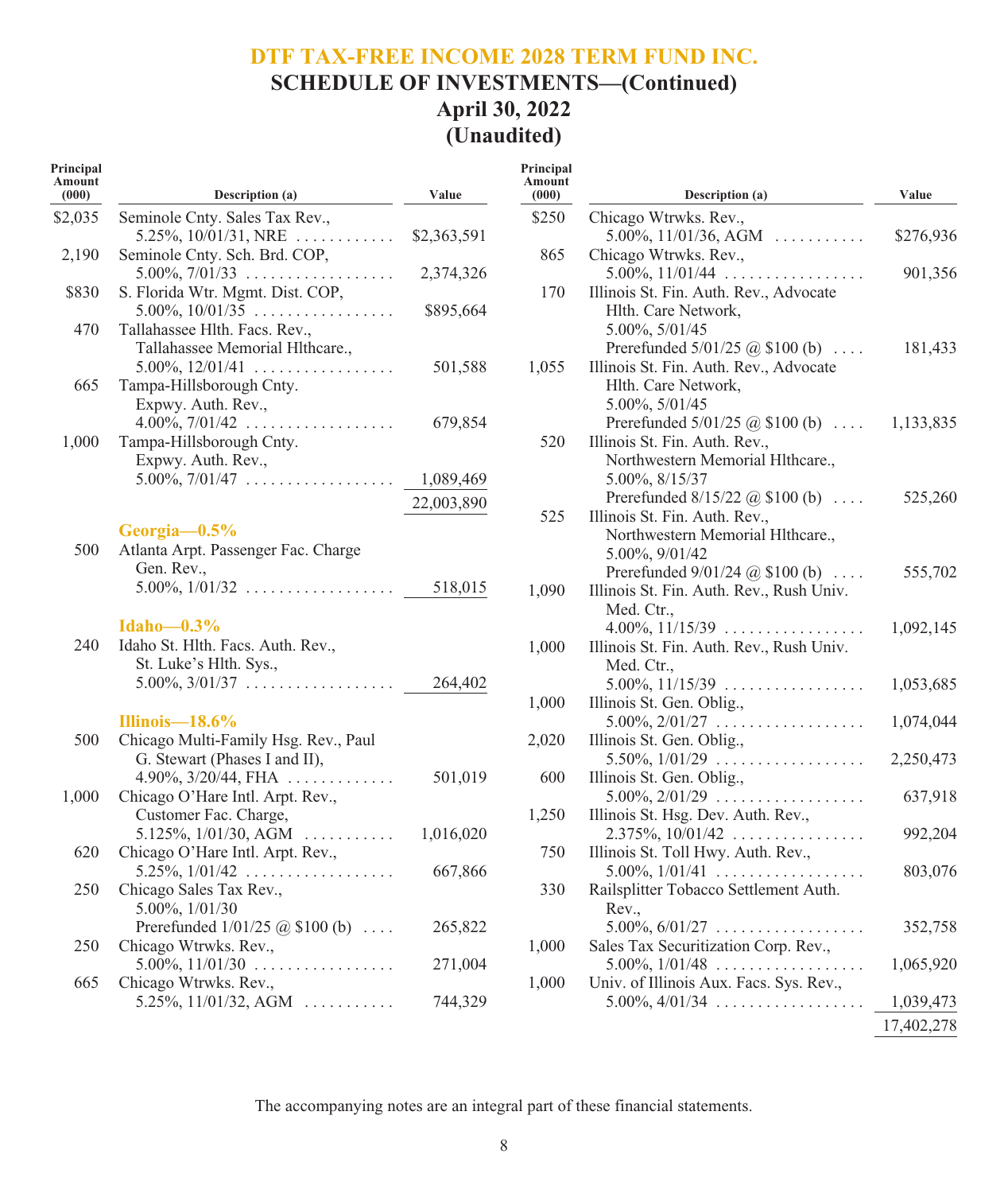## **DTF TAX-FREE INCOME 2028 TERM FUND INC. SCHEDULE OF INVESTMENTS—(Continued) April 30, 2022 (Unaudited)**

| Principal<br>Amount<br>(000) | Description (a)                                                                        | Value     | Principal<br>Amount<br>(000) |
|------------------------------|----------------------------------------------------------------------------------------|-----------|------------------------------|
|                              | Indiana— $2.6\%$                                                                       |           | \$610                        |
| \$240                        | Indiana St. Fin. Auth. Hosp. Rev.,                                                     |           |                              |
|                              | Indiana Univ. Hlth.,                                                                   |           | 540                          |
| 2,000                        | $5.00\%, 12/01/28 \dots \dots \dots \dots \dots$<br>Indiana St. Fin. Auth. Hosp. Rev., | \$254,337 |                              |
|                              | Parkview Hlth.,                                                                        |           |                              |
|                              | $5.00\%$ , $11/01/43$                                                                  | 2,171,057 |                              |
|                              |                                                                                        | 2,425,394 | 500                          |
|                              | Kentucky— $1.1\%$                                                                      |           |                              |
| 900                          | Kentucky Bond Dev. Corp.                                                               |           | 1,000                        |
|                              | Transient Room Tax Rev.,                                                               |           |                              |
|                              | $5.00\%$ , $9/01/43$                                                                   | 989,634   |                              |
|                              |                                                                                        |           |                              |
| 1,250                        | Louisiana-5.4%<br>Louisiana St. Stadium & Exposition Dist.                             |           |                              |
|                              | Rev.,                                                                                  |           |                              |
|                              | $5.00\%$ , $7/01/30$                                                                   | 1,290,485 | 3,000                        |
| 605                          | Louisiana St. Stadium & Exposition Dist.                                               |           |                              |
|                              | Rev.,                                                                                  |           | 1,370                        |
|                              | $5.00\%, 7/01/36 \ldots \ldots \ldots \ldots \ldots$                                   | 623,888   |                              |
| 1,250                        | Louisiana St. Tran. Auth. Rev.,<br>5.00%, 8/15/38                                      |           | 700                          |
|                              | Prerefunded $8/15/23$ @ \$100 (b)  1,295,076                                           |           |                              |
| 300                          | New Orleans Swr. Svc. Rev.,                                                            |           | 300                          |
|                              | 5.00%, 6/01/44                                                                         |           | 1,000                        |
|                              | Prerefunded $6/01/24$ (a) \$100 (b)                                                    | 316,136   |                              |
| 500                          | Port of New Orleans Brd. of                                                            |           |                              |
|                              | Commissioners Port Fac. Rev.,<br>5.00%, 4/01/33                                        |           |                              |
|                              | Prerefunded $4/01/23$ @ \$100 (b)                                                      | 511,506   | 550                          |
| 1,000                        | Terrebonne Parish Consol. Wtrwks.                                                      |           |                              |
|                              | Dist. No. 1 Rev.,                                                                      |           |                              |
|                              | 5.00%, 11/01/37                                                                        |           | 540                          |
|                              | Prerefunded $11/01/22$ @ \$100 (b)  1,016,470                                          |           |                              |
|                              |                                                                                        | 5,053,561 | 1,020                        |
|                              | $Maine\_2.4\%$                                                                         |           | 225                          |
| 100                          | Maine St. Hlth. & Hgr. Edl. Facs. Auth.                                                |           |                              |
|                              | Rev.,<br>5.00%, 7/01/33,                                                               |           |                              |
|                              | Prerefunded $7/01/23$ (a) \$100 (b)                                                    | 103,297   |                              |
| 905                          | Maine St. Hlth. & Hgr. Edl. Facs. Auth.                                                |           |                              |
|                              | Rev.,                                                                                  |           | 205                          |
|                              | $5.00\%$ , $7/01/33$                                                                   | 931,462   |                              |

| тшегран<br>Amount<br>(000) | Description (a)                                                                                                                                                                                                                           | Value     |
|----------------------------|-------------------------------------------------------------------------------------------------------------------------------------------------------------------------------------------------------------------------------------------|-----------|
| \$610                      | Portland General Arpt. Rev.,<br>$5.00\%, 7/01/31 \ldots \ldots \ldots \ldots \ldots$                                                                                                                                                      | \$625,712 |
| 540                        | Portland General Arpt. Rev.,                                                                                                                                                                                                              |           |
|                            | $5.00\%$ , $7/01/32$                                                                                                                                                                                                                      | 553,722   |
|                            |                                                                                                                                                                                                                                           | 2,214,193 |
| 500<br>1,000               | Maryland-1.5%<br>Maryland St. Cmnty. Dev. Admin.,<br>Dept. of Hsg. And Cmnty. Dev. Rev.,<br>$1.95\%, 9/01/41 \dots \dots \dots \dots \dots \dots$<br>Maryland St. Hlth. & Hgr. Edl. Facs.<br>Auth. Rev., Luminis Hlth.,<br>5.00%, 7/01/39 | 376,230   |
|                            | Prerefunded $7/01/24$ @ \$100 (b)<br>$\cdots$                                                                                                                                                                                             | 1,050,340 |
|                            |                                                                                                                                                                                                                                           | 1,426,570 |
| 3,000                      | Massachusetts-7.5%<br>Massachusetts St. Bay Trans. Auth.                                                                                                                                                                                  |           |
|                            | Rev.,<br>$5.50\%, 7/01/29, \text{NRE}$                                                                                                                                                                                                    | 3,535,243 |
| 1,370                      | Massachusetts St. Gen. Oblig.,<br>$5.50\%, 8/01/30, AMBAC$                                                                                                                                                                                | 1,624,154 |
| 700                        | Massachusetts St. Hsg. Fin. Agy. Rev.,<br>$2.30\%, 12/01/40 \dots \dots \dots \dots \dots$                                                                                                                                                | 553,483   |
| 300                        | Massachusetts St. Hsg. Fin. Agy. Rev.,<br>$3.00\%, 12/01/45 \ldots \ldots \ldots \ldots$                                                                                                                                                  | 251,916   |
| 1,000                      | Massachusetts St. Port Auth. Rev.,<br>$5.00\%, 7/01/47 \ldots \ldots \ldots \ldots \ldots$                                                                                                                                                | 1,047,079 |
|                            |                                                                                                                                                                                                                                           | 7,011,875 |
| 550                        | Michigan $-2.4\%$<br>Michigan St. Fin. Auth. Rev.,<br>Beaumont Hlth. Credit Group,                                                                                                                                                        |           |
|                            | $5.00\%, 11/01/44 \ldots \ldots \ldots \ldots$                                                                                                                                                                                            | 585,108   |
| 540                        | Michigan St. Bldg. Auth. Rev.,<br>$4.00\%, 10/15/36 \ldots \ldots \ldots \ldots \ldots$                                                                                                                                                   | 556,512   |
| 1,020                      | Michigan St. Hsg. Dev. Auth. Rev.,<br>$2.80\%, 12/01/45 \ldots \ldots \ldots \ldots$                                                                                                                                                      | 843,465   |
| 225                        | Royal Oak Hosp. Fin. Auth. Rev.,<br>William Beaumont Hosp.,                                                                                                                                                                               |           |
|                            | $5.00\%, 9/01/39 \dots \dots \dots \dots \dots \dots$                                                                                                                                                                                     | 233,403   |
|                            |                                                                                                                                                                                                                                           | 2,218,488 |
|                            | Minnesota-0.2%                                                                                                                                                                                                                            |           |
| 205                        | Minnesota St. Hsg. Fin. Agy.,<br>$2.70\%, 7/01/44 \ldots \ldots \ldots \ldots \ldots$                                                                                                                                                     | 169,173   |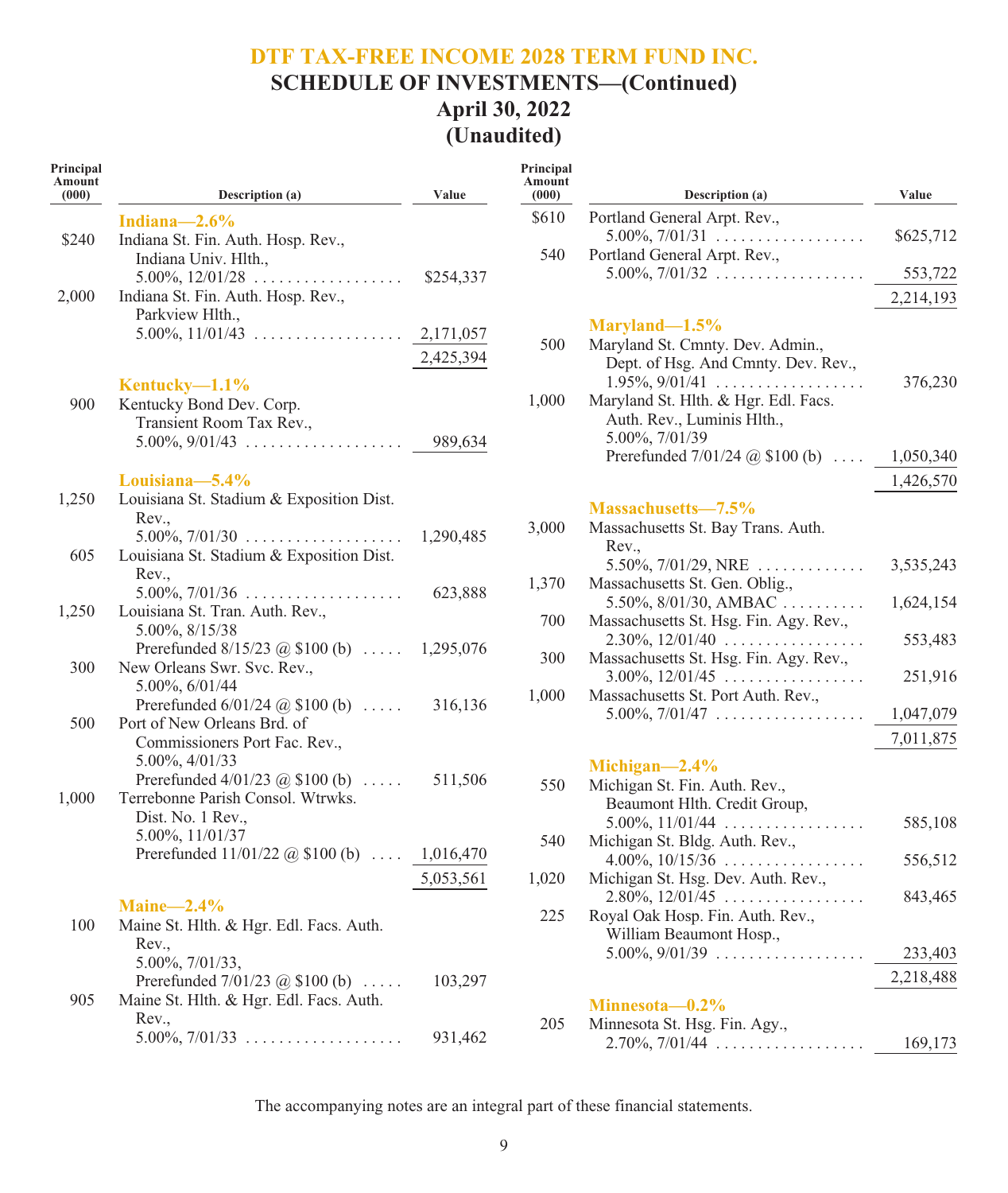## **SCHEDULE OF INVESTMENTS—(Continued) April 30, 2022 (Unaudited)**

| Principal<br>Amount<br>(000) | Description (a)                                               | Value     | Principal<br>Amount<br>(000) | Description (a)                                                       | Value      |
|------------------------------|---------------------------------------------------------------|-----------|------------------------------|-----------------------------------------------------------------------|------------|
|                              | $Mississippi—0.6\%$                                           |           | \$100                        | New York City Indl. Dev. Agy., Queens<br>Baseball Stadium Proj. Rev., |            |
| \$600                        | Mississippi St. Gen. Oblig.,                                  |           |                              | $3.00\%, 01/01/39, AGM$                                               | \$86,920   |
|                              | $4.00\%$ , $10/01/39$                                         | \$616,651 | 1,250                        | New York City Indl. Dev. Agy., Queens<br>Baseball Stadium Proj. Rev., |            |
|                              | Nebraska-2.3%                                                 |           |                              | $3.00\%, 01/01/46, AGM \dots \dots$                                   | 1,013,160  |
| 1,925                        | Omaha Gen. Oblig.,                                            |           | 2,900                        | New York City Mun. Wtr. Fin. Auth.                                    |            |
|                              | $5.25\%, 4/01/27 \ldots \ldots \ldots \ldots \ldots$          | 2,164,290 |                              | Wtr. & Swr. Sys. Rev.,                                                |            |
|                              |                                                               |           |                              | Adjustable Rate Bond,                                                 |            |
|                              | New Jersey-2.8%                                               |           |                              | $0.33\%, 06/15/48 \ldots \ldots \ldots \ldots$                        | 2,900,000  |
| 400                          | Camden Cnty. Impvt. Auth. Hlthcare.                           |           | 1,185                        | New York City Transitional Fin. Auth.                                 |            |
|                              | Redev. Rev., Cooper Hlth. Sys.,                               |           |                              | Rev.,                                                                 |            |
|                              | $5.00\%$ , $2/15/33$                                          | 415,263   |                              | $3.00\%, 5/01/45 \dots \dots \dots \dots \dots \dots$                 | 985,799    |
| 305                          | New Jersey St. Tpk. Auth. Rev.,                               |           | 2,035                        | New York St. Dorm. Auth., Personal                                    |            |
|                              | $4.00\%, 1/01/35 \ldots \ldots \ldots \ldots \ldots$          | 313,073   |                              | Inc. Tax Rev.,                                                        |            |
| 1,750                        | Tobacco Settlement Financing Corp.                            |           | 900                          | $5.00\%, 03/15/31 \dots \dots \dots \dots \dots \dots$                | 2,167,284  |
|                              | Rev.,<br>$5.25\%, 6/01/46 \ldots \ldots \ldots \ldots \ldots$ | 1,868,880 |                              | Port Auth. of New York and New Jersey<br>Rev.,                        |            |
|                              |                                                               |           |                              | $5.00\%, 6/01/33 \dots \dots \dots \dots \dots \dots$                 | 935,181    |
|                              |                                                               | 2,597,216 | 500                          | Triborough Bridge & Tunnel Auth. Rev.,                                |            |
|                              | <b>New York–14.3%</b>                                         |           |                              | $5.00\%, 11/15/30 \dots \dots \dots \dots \dots$                      | 513,555    |
| 235                          | Long Island Pwr. Auth. Elec. Sys. Gen.                        |           | 195                          | TSASC Inc. Tobacco Settlement Rev.,                                   |            |
|                              | Rev.,                                                         |           |                              | $5.00\%, 6/01/34 \dots \dots \dots \dots \dots \dots$                 | 205,622    |
|                              | 5.00%, 9/01/42                                                |           | 400                          | Utility Debt Securitization Auth.,                                    |            |
|                              | Prerefunded $9/01/22$ @ \$100 (b)                             | 237,746   |                              | Restructuring Rev.,                                                   |            |
| 530                          | Long Island Pwr. Auth. Elec. Sys. Gen.                        |           |                              | $5.00\%$ , $12/15/31$                                                 | 417,162    |
|                              | Rev.,                                                         |           |                              |                                                                       | 13,356,272 |
|                              | $5.00\%, 9/01/42 \ldots \ldots \ldots \ldots \ldots$          | 577,915   |                              |                                                                       |            |
| 450                          | Long Island Pwr. Auth. Elec. Sys. Gen.                        |           |                              | North Carolina-0.2%                                                   |            |
|                              | Rev.,                                                         |           | 205                          | North Carolina St. Hsg. Fin. Agy. Rev.,                               |            |
|                              | 5.00%, 9/01/42                                                |           |                              | $2.85\%, 1/01/43 \dots \dots \dots \dots \dots \dots$                 | 168,875    |
|                              | Prerefunded $9/01/22$ @ \$100 (b)                             | 455,258   |                              |                                                                       |            |
| 15                           | Long Island Pwr. Auth. Elec. Sys. Gen.<br>Rev.,               |           |                              | Ohio $-1.9\%$                                                         |            |
|                              | $5.00\%, 9/01/42 \dots \dots \dots \dots \dots \dots$         | 15,156    | 775                          | Buckeye Tobacco Settlement Fin. Auth.                                 |            |
| 600                          | New York Cntys. Tobacco Trust VI                              |           |                              | Rev.<br>$4.00\%, 6/01/48 \dots \dots \dots \dots \dots \dots$         |            |
|                              | Rev.,                                                         |           | 570                          | Northeast Ohio Regl. Swr. Dist. Rev.,                                 | 724,885    |
|                              | $5.00\%$ , $6/01/45$                                          | 620,981   |                              | $4.00\%, 11/15/43 \ldots \ldots \ldots \ldots$                        | 592,438    |
| 3,000                        | New York City Hsg. Dev. Corp.,                                |           | 530                          | Ohio St. Hsg. Fin. Agy. Rev.,                                         |            |
|                              | Sustainable Dev. Bonds,                                       |           |                              | $2.45\%, 9/01/45 \ldots \ldots \ldots \ldots \ldots$                  | 454,539    |
|                              | $2.40\%, 11/01/46 \ldots \ldots \ldots \ldots$                | 2,137,846 |                              |                                                                       |            |
| 100                          | New York City Indl. Dev. Agy., Queens                         |           |                              |                                                                       | 1,771,862  |
|                              | Baseball Stadium Proj. Rev.,                                  |           |                              | Oregon $-2.4\%$                                                       |            |
|                              | $3.00\%, 01/01/37, AGM$                                       | 86,687    | 500                          | Oregon St. Gen. Oblig.,                                               |            |
|                              |                                                               |           |                              | $5.00\%$ , $5/01/41$                                                  | 539,315    |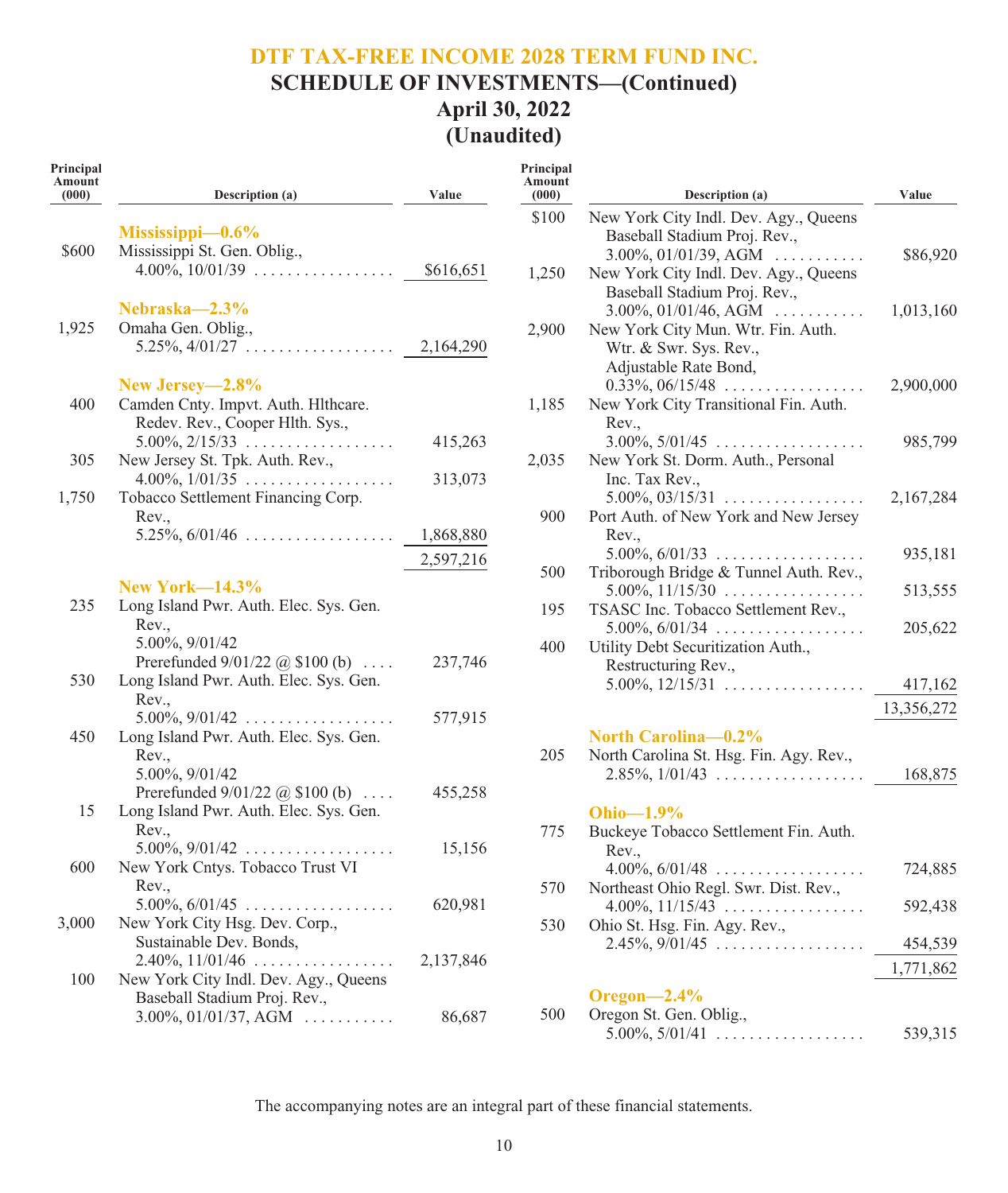## **DTF TAX-FREE INCOME 2028 TERM FUND INC. SCHEDULE OF INVESTMENTS—(Continued) April 30, 2022 (Unaudited)**

| Principal<br>Amount<br>(000) | <b>Description</b> (a)                                                                                                                                    | Value     |
|------------------------------|-----------------------------------------------------------------------------------------------------------------------------------------------------------|-----------|
| \$570<br>1,000               | Port of Portland Intl. Arpt. Rev.,<br>$5.00\%, 7/01/32 \ldots \ldots \ldots \ldots \ldots$<br>Washington Cnty. Sch. Dist. 48J                             | \$587,387 |
|                              | (Beaverton), Gen. Oblig.<br>$5.00\%, 6/15/36 \ldots \ldots \ldots \ldots \ldots$                                                                          | 1,099,861 |
|                              |                                                                                                                                                           | 2,226,563 |
| 2,000<br>850                 | Pennsylvania-4.3%<br>Delaware River Port Auth. Rev.,<br>5.00%, $1/01/34$<br>Pennsylvania St. Tpk. Commission Oil                                          | 2,079,013 |
| 450                          | Franchise Tax Rev.,<br>$5.00\%$ , $12/01/46$<br>Pennsylvania St. Tpk. Commission Rev.,                                                                    | 939,035   |
| 500                          | $6.375\%, 12/01/38 \dots \dots \dots \dots \dots$                                                                                                         | 522,360   |
|                              | Pennsylvania St. Tpk. Commission Rev.,<br>$4.00\%, 12/01/46 \ldots \ldots \ldots \ldots$                                                                  | 476,536   |
|                              |                                                                                                                                                           | 4,016,944 |
| 1,070                        | Rhode Island-1.2%<br>Rhode Island St. Clean Wtr. Fin. Agy.,<br>Wtr. Poll. Control Rev.,<br>5.00%, 10/01/32<br>Prerefunded 10/01/24 @ \$100 (b)  1,135,900 |           |
| 2,000                        | South Carolina-2.5%<br>Charleston Cnty. Spl. Source Rev.,<br>5.00%, 12/01/32                                                                              |           |
| 290                          | Prerefunded $12/01/23$ @ \$100 (b)<br>SCAGO Edl. Facs. Corp. Rev.,                                                                                        | 2,086,730 |
|                              | Pickens Cnty. Sch. Dist.,<br>$5.00\%, 12/01/24 \ldots \ldots \ldots \ldots$                                                                               | 307,473   |
|                              |                                                                                                                                                           | 2,394,203 |
| 250                          | Tennessee-3.4%<br>Chattanooga-Hamilton Cnty. Hosp.<br>Auth. Rev., Erlanger Hlth. Sys.,                                                                    |           |
| 200                          | $5.00\%, 10/01/34 \ldots \ldots \ldots \ldots \ldots$<br>Tennessee St. Hsg. Dev. Agy.,                                                                    | 263,598   |
| 285                          | $3.625\%, 7/01/32 \ldots \ldots \ldots \ldots$<br>Tennessee St. Hsg. Dev. Agy.,                                                                           | 199,704   |
|                              | $3.90\%, 7/01/42 \ldots \ldots \ldots \ldots \ldots$                                                                                                      | 290,190   |

| Principal<br>Amount<br>(000) | <b>Description</b> (a)                                                                                           | Value     |
|------------------------------|------------------------------------------------------------------------------------------------------------------|-----------|
| \$315                        | Tennessee St. Hsg. Dev. Agy.,<br>$4.00\%, 7/01/43 \ldots \ldots \ldots \ldots \ldots$                            | \$318,655 |
| 2,000                        | Tennessee St. Sch. Bond Auth. Rev.,<br>$5.00\%, 11/01/42 \ldots \ldots \ldots \ldots \ldots$                     | 2,175,663 |
|                              |                                                                                                                  | 3,247,810 |
|                              | $Texas=17.2\%$                                                                                                   |           |
| 500                          | Carrollton-Farmers Branch Indep. Sch.<br>Dist. Gen. Oblig.,<br>$3.00\%, 2/15/41, PSF \ldots$                     |           |
| 1,000                        | Central Texas Regl. Mobility Auth.<br>Rev.,                                                                      | 454,084   |
| 500                          | $4.00\%, 1/01/38 \ldots \ldots \ldots \ldots \ldots$<br>Cypress-Fairbanks Indep. Sch. Dist.<br>Gen. Oblig.,      | 1,009,475 |
| 500                          | $2.25\%, 2/15/43, PSF \ldots$<br>Cypress-Fairbanks Indep. Sch. Dist.                                             | 358,930   |
| 550                          | Gen. Oblig.,<br>$2.25\%, 2/\overline{15}/44, PSF \dots \dots \dots \dots$<br>Cypress-Fairbanks Indep. Sch. Dist. | 354,183   |
|                              | Gen. Oblig.,<br>$2.25\%, 2/\overline{1}5/45, PSF \dots \dots \dots \dots$                                        | 384,334   |
| 670                          | Dallas Area Rapid Transit Rev.,<br>5.00%, 12/01/41<br>Prerefunded $12/01/25$ (a) \$100 (b)                       |           |
| 500                          | Houston Arpt. Sys. Rev.,<br>5.00%, 7/01/32                                                                       | 726,412   |
|                              | Prerefunded $7/01/22$ @ \$100 (b)                                                                                | 502,940   |
| 1,250                        | Houston Arpt. Sys. Rev.,<br>$5.00\%, 7/01/39 \ldots \ldots \ldots \ldots \ldots$                                 | 1,353,762 |
| 1,410                        | Houston Util. Sys. Rev.,<br>5.00%, 11/15/32                                                                      |           |
| 1,625                        | Prerefunded 11/15/23 @ \$100 (b)<br>Keller Indep. Sch. Dist. Gen. Oblig.,                                        | 1,468,940 |
|                              | $4.00\%, 2/15/47, PSF \ldots$                                                                                    | 1,680,494 |
| 1,000                        | Klein Indep. Sch. Dist. Gen. Oblig.,<br>$3.00\%, 8/01/46, PSF \dots$                                             | 851,735   |
| 1,000                        | Lewisville Indep. Sch. Dist. Gen. Oblig.,<br>$3.00\%, 8/15/39, PSF \ldots$                                       | 910,059   |
| 1,505                        | North Texas Twy. Auth. Rev.,<br>Convertible CAB,<br>$0.00\%, 9/01/43$                                            |           |
| 1,135                        | Prerefunded $9/01/31$ ( $\omega$ \$100 (b)<br>North Texas Twy. Auth. Rev.,                                       | 1,856,189 |
|                              | $4.00\%, 1/01/43 \dots \dots \dots \dots \dots \dots$                                                            | 1,123,065 |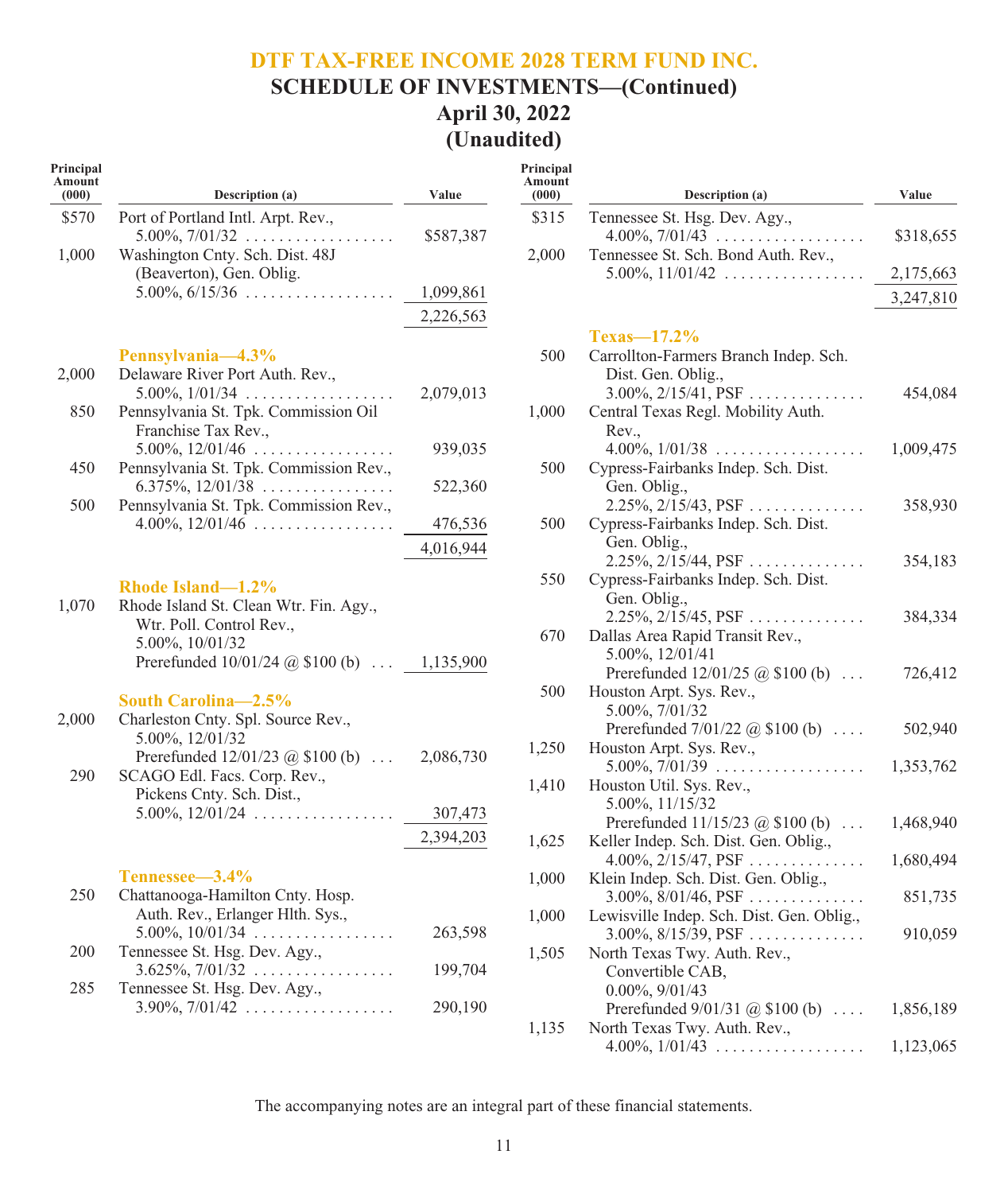#### **DTF TAX-FREE INCOME 2028 TERM FUND INC. SCHEDULE OF INVESTMENTS—(Continued)**

## **April 30, 2022 (Unaudited)**

| Principal<br>Amount<br>(000) | Description (a)                                                                                                                             | Value         |
|------------------------------|---------------------------------------------------------------------------------------------------------------------------------------------|---------------|
| \$700                        | San Antonio Indep. Sch. Dist. Sch. Bldg.<br>Gen. Oblig.,<br>5.00%, $8/15/38$ , PSF                                                          | \$756,820     |
| 250                          | Spring Branch Indep. Sch. Dist. Sch.<br>Bldg. Gen. Oblig.,<br>$3.00\%, 2/01/43, PSF \ldots$                                                 |               |
| 1,000                        | Texas St. Wtr. Development Brd. Rev.,<br>St. Wtr. Implementation Fund,                                                                      | 222,880       |
| 1,000                        | $4.00\%, 10/15/47 \ldots \ldots \ldots \ldots \ldots$<br>Upper Trinity Reg. Wtr. Dist. Rev.,                                                | 1,026,448     |
|                              | $4.00\%, 8/01/37, \text{AGM} \dots \dots \dots$                                                                                             | 1,003,383     |
|                              |                                                                                                                                             | 16,044,133    |
| 500                          | Vermont—0.6%<br>Vermont St. Edl. and Hlth. Bldg. Fin.<br>Agy. Rev.,                                                                         |               |
|                              | Univ. of Vermont Med. Center,<br>5.00%, 12/01/35                                                                                            | 539,586       |
| 2,000                        | Virginia $-2.2\%$<br>Virginia St. College Bldg. Auth. Rev.,<br>$5.00\%, 2/01/23 \dots \dots \dots \dots \dots \dots$                        | 2,047,632     |
| 1,400<br>250                 | Wisconsin-1.9%<br>Wisconsin St. Pub. Fin. Auth. Hosp.<br>Rev., Renown Reg. Med. Ctr.,<br>5.00%, $6/01/40$<br>Wisconsin St. Pub. Fin. Auth., | 1,504,705     |
|                              | Solid Waste Disp. Rev.,<br>$2.875\%, 5/01/27 \ldots \ldots \ldots \ldots$                                                                   | 239,680       |
|                              |                                                                                                                                             | 1,744,385     |
|                              | <b>Total Long-Term Investments</b>                                                                                                          |               |
|                              | <b>TOTAL INVESTMENTS-167%</b><br>$(Cost $159,704,680) \ldots$<br>Remarketable Variable Rate MuniFund                                        | 156, 111, 541 |
|                              | Term Preferred Shares at liquidation<br>value $-(61.9)\%$ $(65,000,000)$<br>Other assets less other                                         |               |
|                              |                                                                                                                                             | 2,371,983     |
|                              | <b>NET ASSETS APPLICABLE TO</b><br><b>COMMON STOCK-100.0%</b>                                                                               | \$93,483,524  |

- (a) The following abbreviations are used in the portfolio descriptions:
	- AGM—Assured Guaranty Municipal Corp.\* AMBAC—Ambac Assurance Corporation\* BAM—Build America Mutual Assurance Company\* CAB—Capital Appreciation Bond COP—Certificate of Participation FHA—Federal Housing Authority\* NRE—National Public Finance Guarantee Corporation\* PSF—Texas Permanent School Fund\*
- \* Indicates an obligation of credit support, in whole or in part.
- (b) Prerefunded issues are secured by escrowed cash, U.S. government obligations, or other securities.

The percentage shown for each investment category is the total value of that category as a percentage of the net assets applicable to common stock of the Fund.

The Fund's investments are carried at fair value which is defined as the price that the Fund might reasonably expect to receive upon selling an investment in a timely transaction to an independent buyer in the principal or most advantageous market of the investment. The three-tier hierarchy of inputs established to classify fair value measurements for disclosure purposes is summarized in the three broad levels listed below.

- Level 1—quoted prices in active markets for identical securities.
- Level 2—other significant observable inputs (including quoted prices for similar securities, interest rates, prepayment speeds, credit risks, etc.)
- Level 3—significant unobservable inputs (including the Fund's own assumptions in determining fair value of investments).

The inputs or methodology used for valuing securities are not necessarily an indication of the risk associated with investing in these securities. The following is a summary of the inputs used to value each of the Fund's investments at April 30, 2022:

|                 | Level 2       |
|-----------------|---------------|
| Municipal bonds | \$156,111,541 |

There were no Level 1 or Level 3 priced securities held and there were no transfers into or out of Level 3.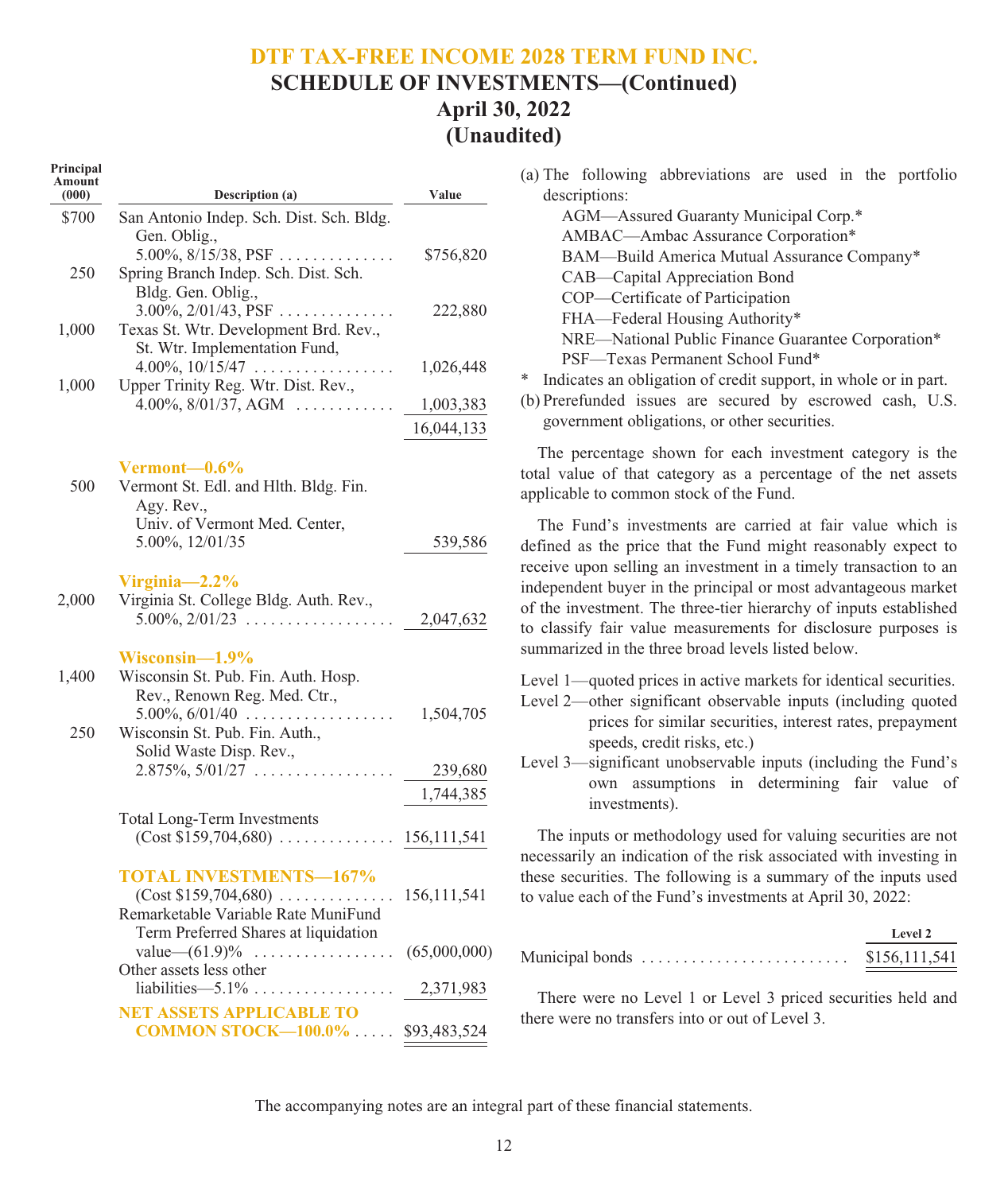## **DTF TAX-FREE INCOME 2028 TERM FUND INC. SCHEDULE OF INVESTMENTS—(Continued) April 30, 2022**

**(Unaudited)**

Summary of Ratings as a Percentage of Long-Term Investments

| 47.6 |
|------|
| 34.8 |
|      |
| 0.4  |
| 0.0  |
|      |
|      |

\*\* Individual ratings are grouped based on the lower rating of Standard & Poor's Financial Services LLC ("S&P") or Moody's Investors Service, Inc. ("Moody's") and are expressed using the S&P ratings scale. If a particular security is rated by either S&P or Moody's, but not both, then the single rating is used. If a particular security is not rated by either S&P or Moody's, then a rating from Fitch Ratings, Inc. is used, if available. The Fund does not evaluate these ratings but simply assigns them to the appropriate credit quality category as determined by the ratings agencies, as applicable. Securities that have not been rated by S&P, Moody's or Fitch totaled 2.3% of the portfolio at the end of the reporting period.

#### Portfolio Composition as a Percentage of Total Investments

|                                                                                       | $\frac{9}{6}$ |
|---------------------------------------------------------------------------------------|---------------|
|                                                                                       | 15.7          |
|                                                                                       | 14.2          |
|                                                                                       | 11.0          |
| Special Tax $\dots \dots \dots \dots \dots \dots \dots \dots \dots \dots \dots \dots$ | 10.4          |
| Healthcare $\ldots \ldots \ldots \ldots \ldots \ldots \ldots \ldots \ldots \ldots$    | 10.0          |
| Transportation                                                                        | 8.2           |
|                                                                                       | 5.9           |
|                                                                                       | 5.6           |
|                                                                                       | 5.2           |
|                                                                                       | 4.1           |
|                                                                                       | 9.7           |
|                                                                                       | 100.0         |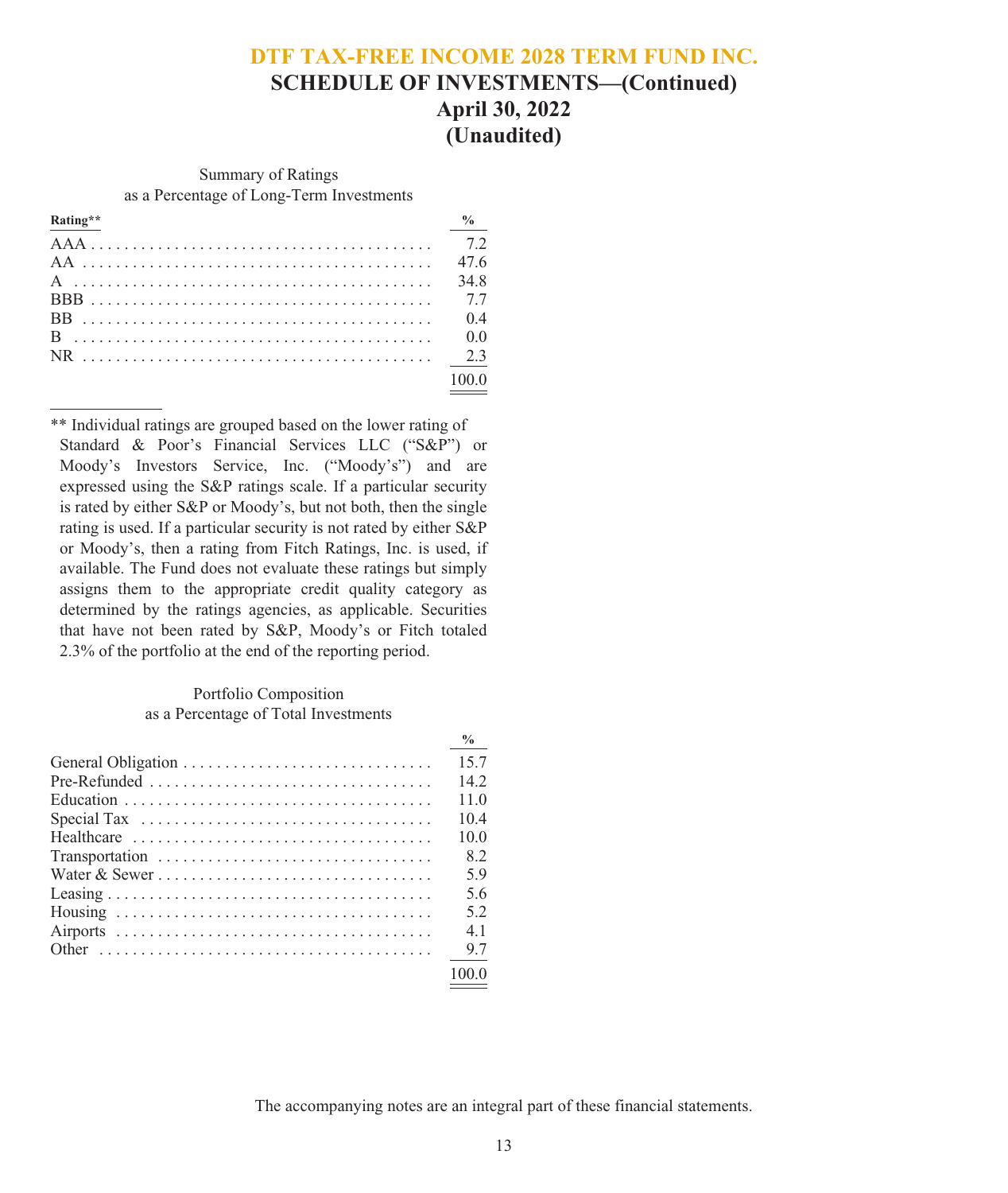## **DTF TAX-FREE INCOME 2028 TERM FUND INC. STATEMENT OF ASSETS AND LIABILITIES April 30, 2022 (Unaudited)**

## **ASSETS:**

|                                                                                                                                                                                                    | \$156,111,541 |
|----------------------------------------------------------------------------------------------------------------------------------------------------------------------------------------------------|---------------|
|                                                                                                                                                                                                    | 111,616       |
|                                                                                                                                                                                                    | 2,134,878     |
|                                                                                                                                                                                                    | 45,969        |
|                                                                                                                                                                                                    | 158,404,004   |
| <b>LIABILITIES:</b>                                                                                                                                                                                |               |
|                                                                                                                                                                                                    | 66,489        |
|                                                                                                                                                                                                    | 11,137        |
|                                                                                                                                                                                                    | 49,776        |
| Remarketable Variable Rate MuniFund Term Preferred Shares (650 shares issued and outstanding, liquidation<br>preference \$100,000 per share, net of deferred offering costs of \$206,922) (Note 6) | 64,793,078    |
|                                                                                                                                                                                                    | 64,920,480    |
|                                                                                                                                                                                                    | \$93,483,524  |
| <b>CAPITAL:</b>                                                                                                                                                                                    |               |
| Common stock (\$0.01 par value per share; 599,996,750 shares authorized, 7,029,567 issued and outstanding) $\ldots \ldots$                                                                         | \$70,296      |
|                                                                                                                                                                                                    | 96,436,580    |
|                                                                                                                                                                                                    | (3,023,352)   |
|                                                                                                                                                                                                    | \$93,483,524  |
|                                                                                                                                                                                                    | \$13.30       |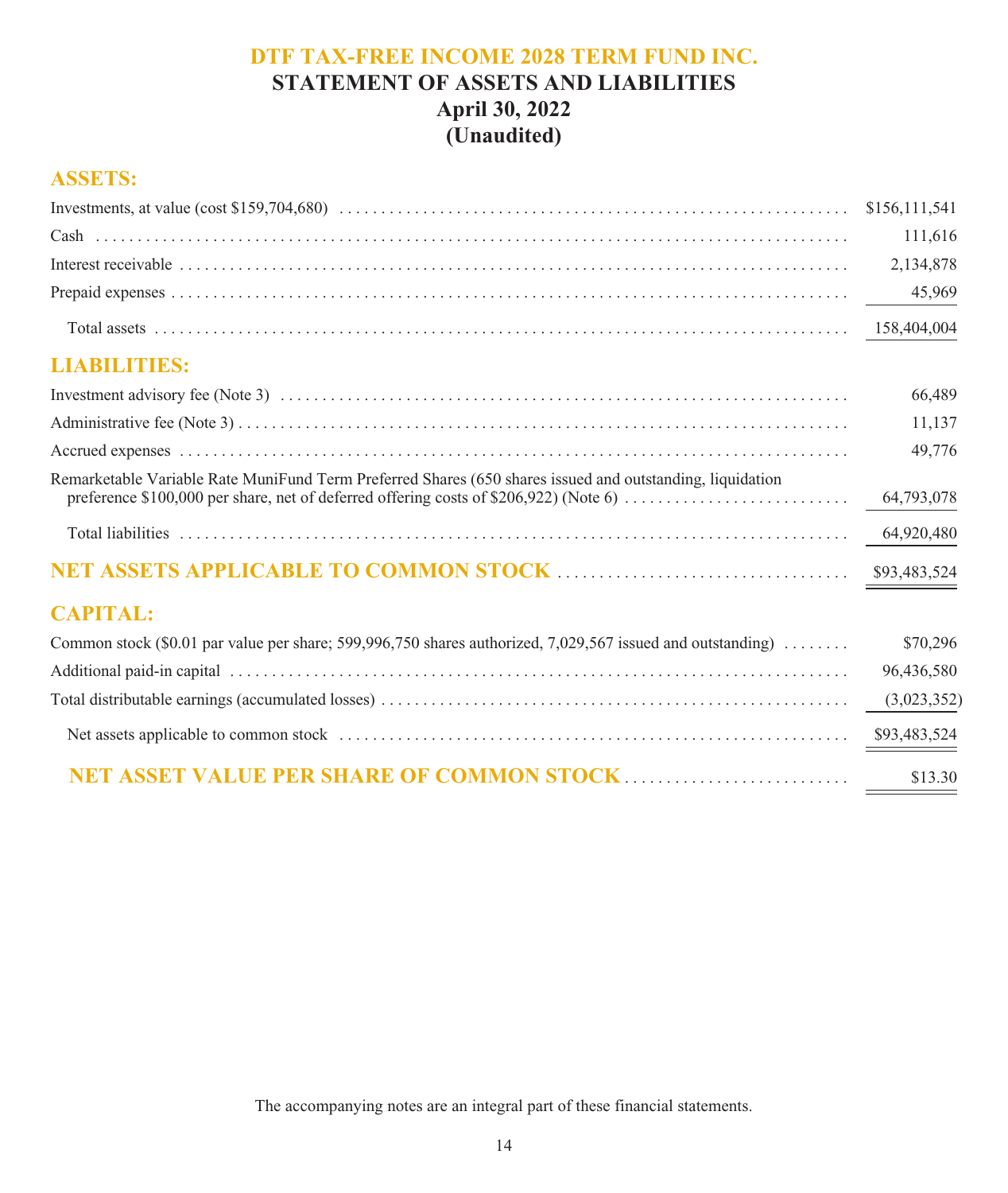## **STATEMENT OF OPERATIONS For the six months ended April 30, 2022 (Unaudited)**

## **INVESTMENT INCOME:**

|                                                                                           | \$2,728,880      |
|-------------------------------------------------------------------------------------------|------------------|
| <b>EXPENSES:</b>                                                                          |                  |
| Interest expense and amortization of deferred offering costs on preferred shares (Note 6) | 812,710          |
|                                                                                           | 423,462          |
|                                                                                           | 73,443           |
|                                                                                           | 57,935           |
|                                                                                           | 34,375           |
|                                                                                           | 31,965           |
|                                                                                           | 18,100           |
|                                                                                           | 8,243            |
|                                                                                           | 38,769           |
|                                                                                           | 1,499,002        |
|                                                                                           | 1,229,878        |
| <b>REALIZED AND UNREALIZED GAIN (LOSS):</b>                                               |                  |
|                                                                                           | 31,678           |
|                                                                                           | (15, 733, 205)   |
|                                                                                           | (15,701,527)     |
| <b>NET DECREASE IN NET ASSETS APPLICABLE TO COMMON STOCK</b>                              | \$(14, 471, 649) |
|                                                                                           |                  |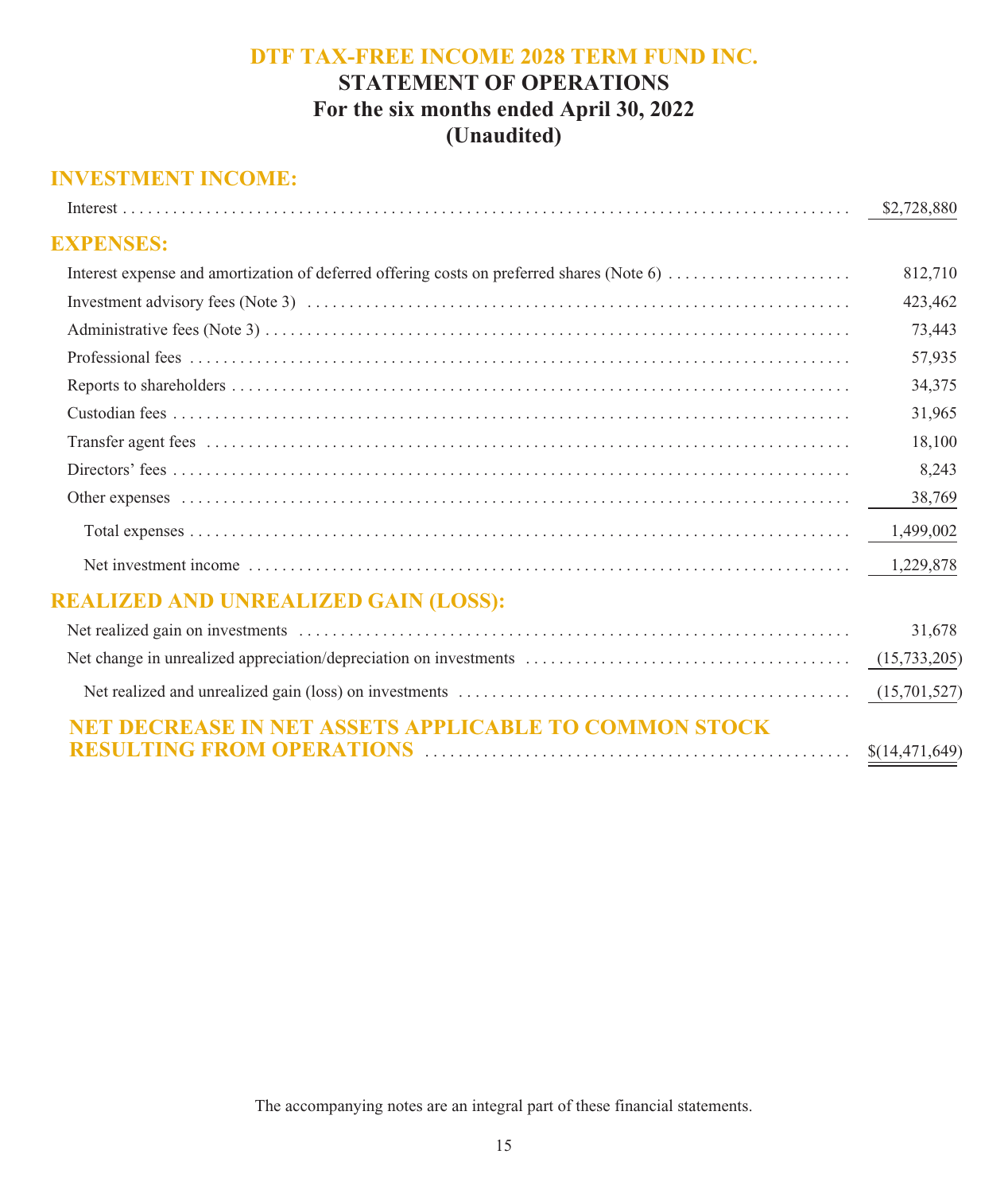## **DTF TAX-FREE INCOME 2028 TERM FUND INC. STATEMENTS OF CHANGES IN NET ASSETS**

|                                                                                                          | For the six<br>months ended<br>April 30, 2022<br>(Unaudited) | For the<br>vear ended<br>October 31, 2021 |
|----------------------------------------------------------------------------------------------------------|--------------------------------------------------------------|-------------------------------------------|
| <b>OPERATIONS:</b>                                                                                       |                                                              |                                           |
|                                                                                                          | \$1,229,878                                                  | \$3,024,158                               |
|                                                                                                          | 31,678                                                       | 1,433,002                                 |
|                                                                                                          |                                                              | (1,518,995)                               |
| Net increase (decrease) in net assets applicable to common stock resulting from operations  (14,471,649) |                                                              | 2,938,165                                 |
| <b>DISTRIBUTIONS TO COMMON STOCKHOLDERS:</b>                                                             |                                                              |                                           |
|                                                                                                          |                                                              | (3,442,123)                               |
|                                                                                                          |                                                              |                                           |
| <b>CAPITAL STOCK TRANSACTIONS:</b>                                                                       |                                                              |                                           |
|                                                                                                          |                                                              | (23,514,947)                              |
|                                                                                                          |                                                              |                                           |
|                                                                                                          |                                                              | (24,018,905)                              |
| <b>TOTAL NET ASSETS APPLICABLE TO COMMON STOCK:</b>                                                      |                                                              |                                           |
|                                                                                                          |                                                              | 134,501,466                               |
|                                                                                                          |                                                              |                                           |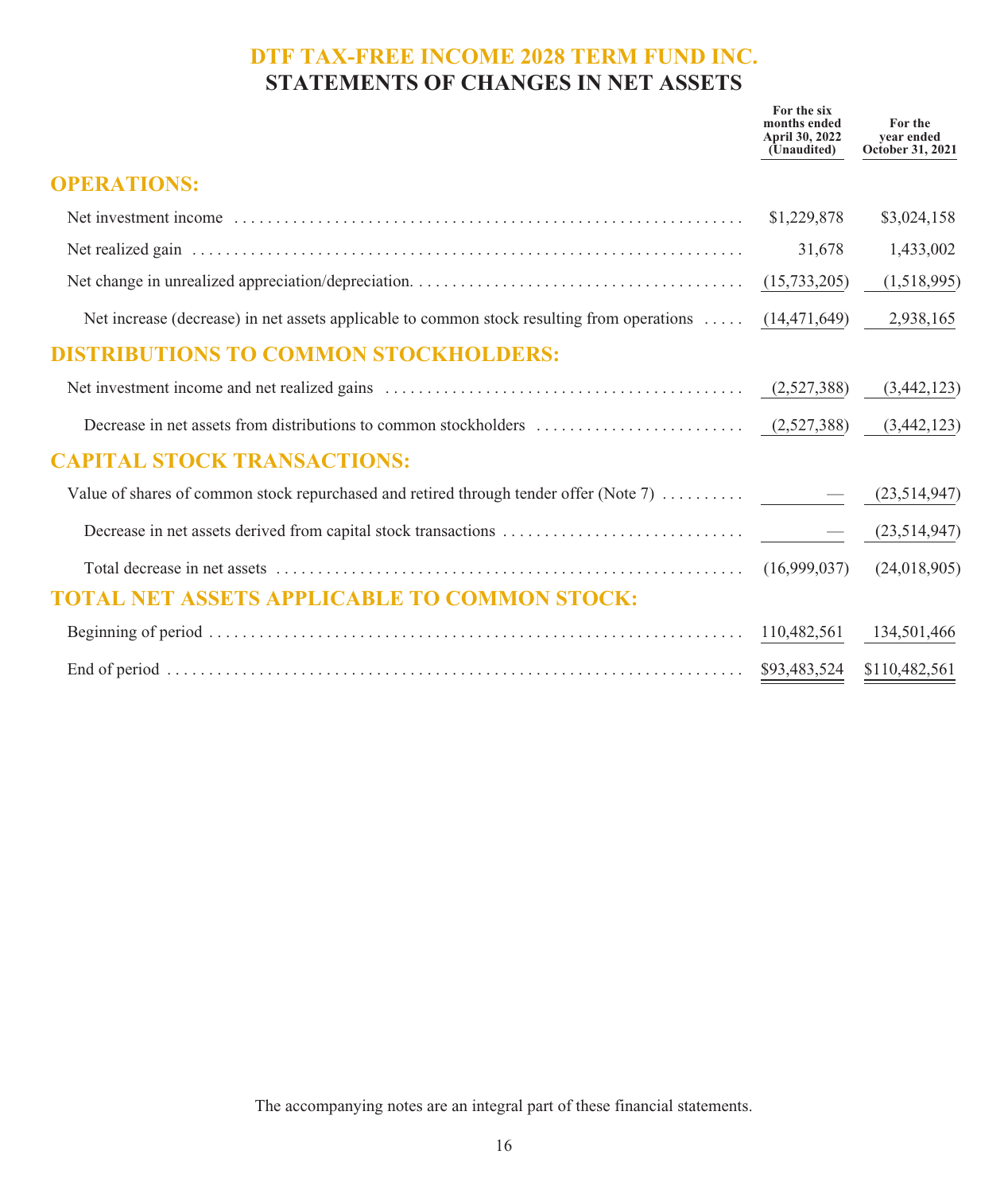## **STATEMENT OF CASH FLOWS For the six months ended April 30, 2022 (Unaudited)**

## **INCREASE (DECREASE) IN CASH**

| Cash flows provided by (used in) operating activities:                                                                                                                                                                         |                |
|--------------------------------------------------------------------------------------------------------------------------------------------------------------------------------------------------------------------------------|----------------|
|                                                                                                                                                                                                                                | \$(14,471,649) |
| Adjustments to reconcile net decrease in net assets resulting from operations to net cash used in operating<br>activities:                                                                                                     |                |
|                                                                                                                                                                                                                                | (8,366,716)    |
|                                                                                                                                                                                                                                | 5,685,246      |
| Net amortization and accretion of premiums and discounts on debt securities                                                                                                                                                    | 643,418        |
|                                                                                                                                                                                                                                | 67,973         |
|                                                                                                                                                                                                                                | (31,678)       |
|                                                                                                                                                                                                                                | 15,733,205     |
|                                                                                                                                                                                                                                | (19,749)       |
|                                                                                                                                                                                                                                | (48, 550)      |
|                                                                                                                                                                                                                                | (808, 500)     |
| Cash flows provided by (used in) financing activities:                                                                                                                                                                         |                |
|                                                                                                                                                                                                                                | (2,527,388)    |
|                                                                                                                                                                                                                                | (2,527,388)    |
| Net decrease in cash (all contains and contained all contains and contains a set of the set of the set of the set of the set of the set of the set of the set of the set of the set of the set of the set of the set of the se | (3,335,888)    |
|                                                                                                                                                                                                                                | 3,447,504      |
|                                                                                                                                                                                                                                | \$111,616      |
| Supplemental cash flow information:                                                                                                                                                                                            | \$451,730      |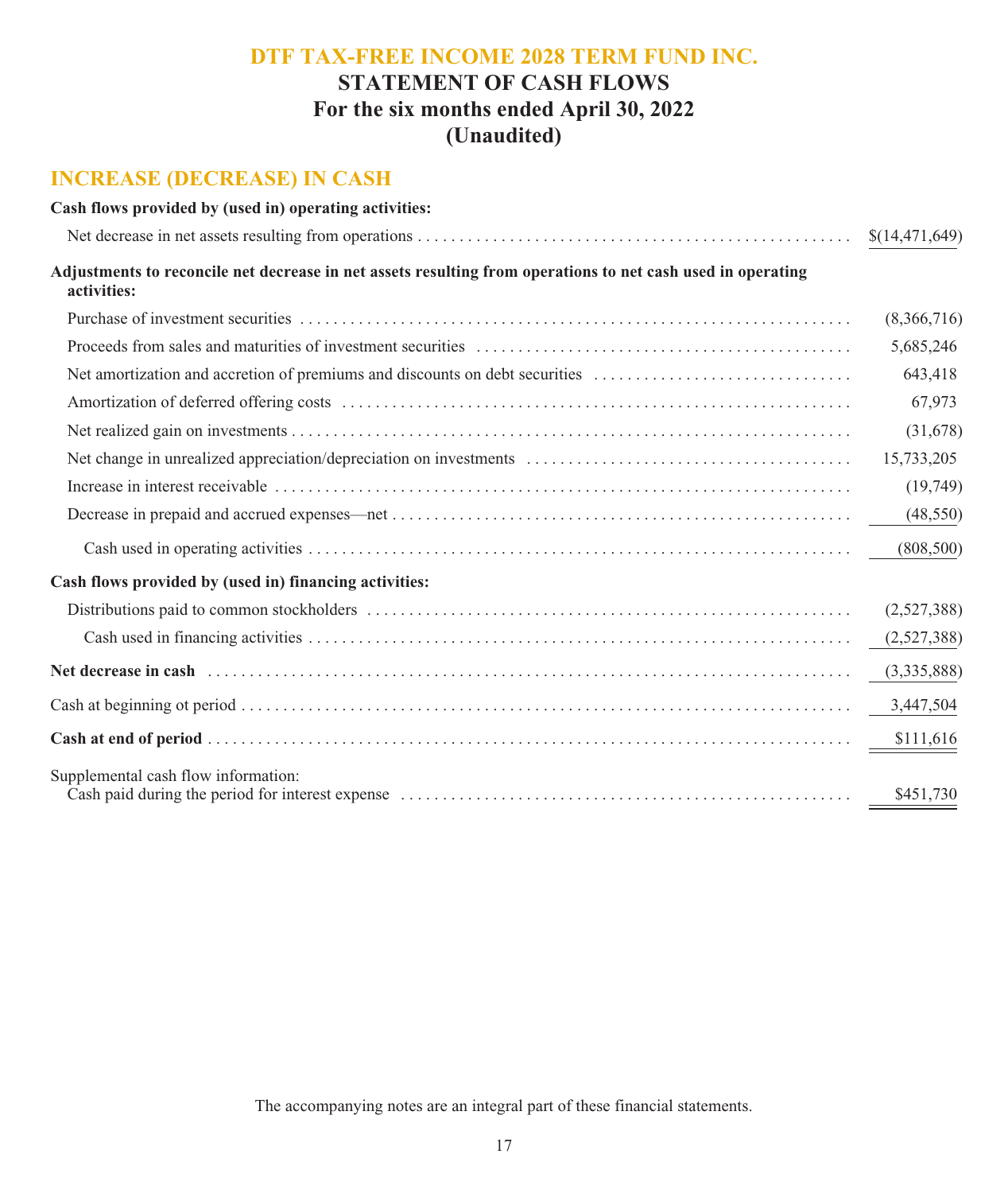## **FINANCIAL HIGHLIGHTS—SELECTED PER SHARE DATA AND RATIOS**

The table below provides information about income and capital changes for a share of common stock outstanding throughout the periods indicated (excluding supplemental data provided below):

|                                                                                  | For the six<br>months ended   | For the year ended October 31, |           |           |            |            |
|----------------------------------------------------------------------------------|-------------------------------|--------------------------------|-----------|-----------|------------|------------|
| <b>PER SHARE DATA:</b>                                                           | April 30, 2022<br>(Unaudited) | 2021                           | 2020      | 2019      | 2018       | 2017       |
| Net asset value, beginning of period                                             | \$15.72                       | \$15.79                        | \$15.75   | \$14.62   | \$15.69    | \$16.31    |
| Net investment income                                                            | 0.17                          | 0.43                           | 0.44      | 0.39      | 0.47       | 0.54       |
| Net realized and unrealized gain (loss)                                          | (2.23)                        | (0.01)                         | 0.08      | 1.29      | (0.92)     | (0.41)     |
| Net increase (decrease) from investment operations<br>applicable to common stock | (2.06)                        | 0.42                           | 0.52      | 1.68      | (0.45)     | 0.13       |
| Distributions on common stock:                                                   |                               |                                |           |           |            |            |
| Net investment income                                                            | (0.20)                        | (0.49)                         | (0.48)    | (0.43)    | (0.59)     | (0.70)     |
|                                                                                  | (0.16)                        | $-$ (1)                        | $-$ (1)   | (0.12)    | (0.03)     | (0.05)     |
|                                                                                  | (0.36)                        | (0.49)                         | (0.48)    | (0.55)    | (0.62)     | (0.75)     |
| Net asset value, end of period                                                   | \$13.30                       | \$15.72                        | \$15.79   | \$15.75   | \$14.62    | \$15.69    |
|                                                                                  | \$12.21                       | \$14.26                        | \$14.21   | \$14.18   | \$12.34    | \$14.16    |
| <b>RATIOS TO AVERAGE NET ASSETS</b><br><b>APPLICABLE TO COMMON STOCK:</b>        |                               |                                |           |           |            |            |
| Operating expenses                                                               | $2.89\%*$                     | 2.37%                          | 2.27%     | 2.87%     | 2.58%      | 2.29%      |
| Operating expenses, without leverage                                             | $1.28\%$ *                    | 1.46%                          | $1.17\%$  | 1.14%     | 1.16%      | 1.15%      |
| Net investment income                                                            | $2.37\%$ *                    | $2.57\%$                       | 2.83%     | 2.58%     | 3.10%      | 3.42%      |
| <b>SUPPLEMENTAL DATA:</b>                                                        |                               |                                |           |           |            |            |
| Total return on market value <sup>(2)</sup>                                      | $(12.17)\%$                   | $3.62\%$                       | $3.62\%$  | 19.70%    | $(8.72)\%$ | $(1.21)\%$ |
|                                                                                  | $(13.36)\%$                   | 2.54%                          | 3.39%     | 11.67%    | $(2.94)\%$ | $0.95\%$   |
| Portfolio turnover rate                                                          | 3%                            | 10%                            | 13%       | 10%       | 23%        | 17%        |
| Net assets applicable to common stock, end of period                             | \$93,484                      | \$110,483                      | \$134,501 | \$134,205 | \$124,550  | \$133,688  |
| Preferred stock outstanding, end of period<br>$(000)$ 's omitted) <sup>(3)</sup> | \$65,000                      | \$65,000                       | \$65,000  | \$65,000  | \$65,000   | \$65,000   |
| Asset coverage on preferred stock <sup>(4)</sup>                                 | \$243,821                     | \$269,973                      | \$306,925 | \$306,469 | \$291,615  | \$305,674  |
| Asset coverage ratio on preferred stock <sup>(5)</sup>                           | 244%                          | 270%                           | 307%      | 306%      | 292%       | 306%       |

\* Annualized

(1) Amount per share is less than \$0.01.

(2) Total return on market value assumes a purchase of common stock at the opening market price on the first business day and a sale at the closing market price on the last business day of each period shown in the table and assumes reinvestment of dividends at the actual reinvestment prices obtained under the terms of the Fund's dividend reinvestment plan. Total return on net asset value uses the same methodology, but with use of net asset value for beginning, ending and reinvestment values.

(3) The Fund's preferred stock is not publicly traded.

(4) Represents value of net assets applicable to common stock plus preferred stock outstanding at period end divided by the preferred stock outstanding at period end, calculated per \$100,000 liquidation preference per share of preferred stock.

(5) Represents value of net assets applicable to common stock plus preferred stock outstanding at period end divided by the preferred stock outstanding at period end.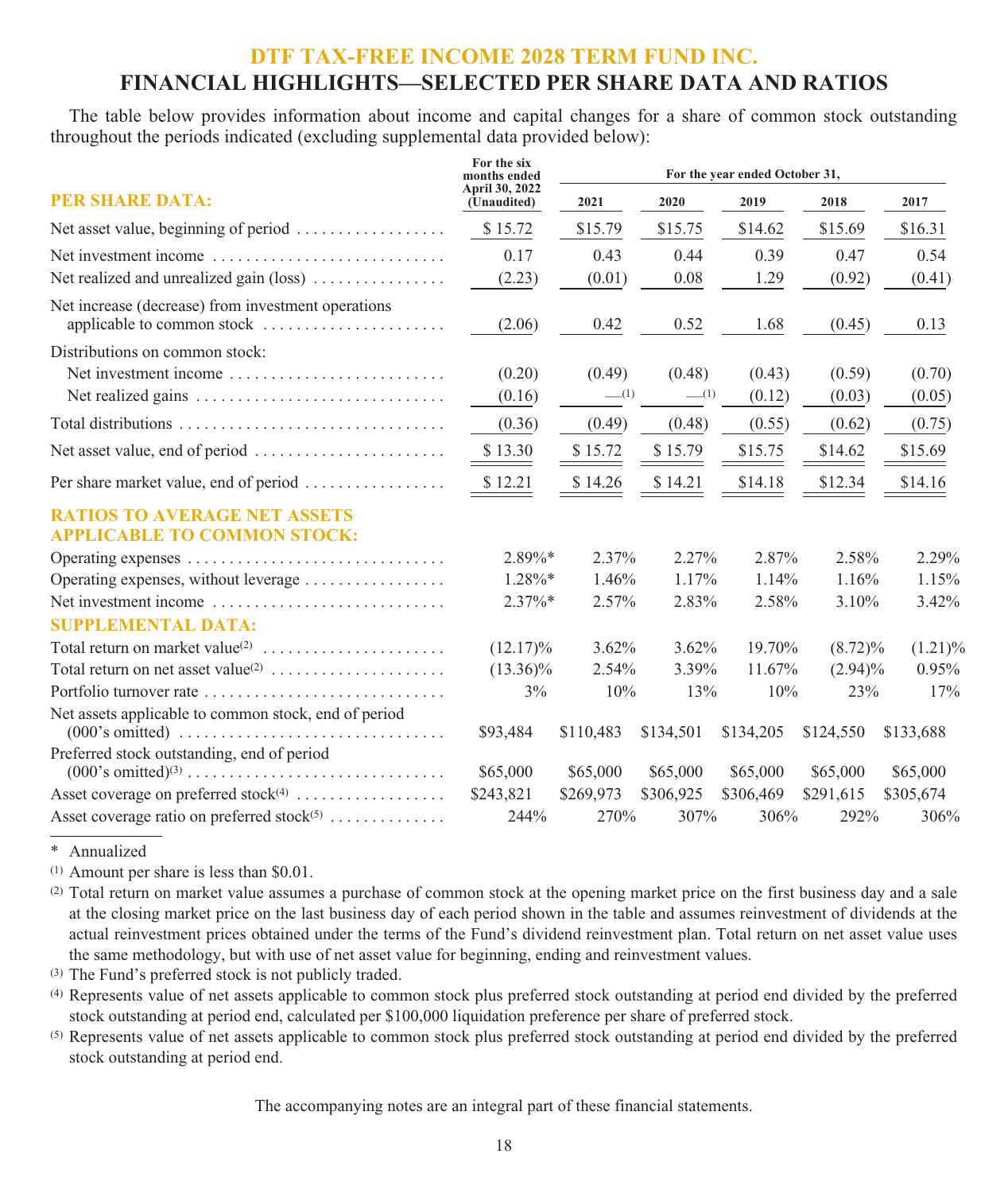## **DTF TAX-FREE INCOME 2028 TERM FUND INC. NOTES TO FINANCIAL STATEMENTS April 30, 2022 (Unaudited)**

#### **Note 1. Organization**

DTF Tax-Free Income 2028 Term Fund Inc. (formerly known as DTF Tax-Free Income Inc.) (the "Fund") was incorporated under the laws of the State of Maryland on September 24, 1991. The Fund commenced operations on November 29, 1991 as a diversified, closed-end management investment company registered under the Investment Company Act of 1940, as amended (the "1940 Act"). The Fund's investment objective is current income exempt from regular federal income tax consistent with preservation of capital.

The Fund will terminate on or before March 1, 2028 unless (i) within 12 months prior to that date, the Fund conducts a tender offer for all of its outstanding shares at 100% of their net asset value, (ii) the results of the tender offer leave the Fund with net assets of at least \$75 million and (iii) a majority of the entire Board of Directors votes to reinstate the Fund's perpetual existence.

#### **Note 2. Significant Accounting Policies**

The Fund is an investment company that follows the accounting and reporting guidance of Accounting Standards Codification ("ASC") Topic 946 applicable to Investment Companies.

The following are the significant accounting policies of the Fund.

*A. Investment Valuation:* Debt securities are generally valued based on the evaluated bid using prices provided by one or more dealers regularly making a market in that security, an independent pricing service, or quotes from brokerdealers, when such prices are believed to reflect the fair value of such securities and are generally classified as Level 2. The relative liquidity of some securities in the Fund's portfolio may adversely affect the ability of the Fund to accurately value such securities. Any securities for which it is determined that market prices are unavailable or inappropriate are valued at fair value using a procedure determined in good faith by the Board of Directors and are classified as Level 2 or 3 based on the valuation inputs.

*B. Investment Transactions and Investment Income:* Securities transactions are recorded on the trade date. Realized gains and losses on sales of securities are determined on the identified cost basis. Interest income is recorded on the accrual basis. The Fund amortizes premiums and accretes discounts on securities using the effective interest method. Premiums on securities are amortized over the period remaining until first call date, if any, or if none, the remaining life of the security and discounts are accreted over the remaining life of the security for financial reporting purposes.

*C. Federal Income Taxes:* It is the Fund's intention to comply with requirements of Subchapter M of the Internal Revenue Code of 1986, as amended (the "Code") applicable to regulated investment companies and to distribute substantially all of its taxable income and capital gains to its shareholders. Therefore, no provision for federal income or excise taxes is required. Management of the Fund has concluded that there are no significant uncertain tax positions that would require recognition in the financial statements. The Fund's U.S. federal income tax returns are generally subject to examination by the Internal Revenue Service for a period of three years after they are filed. State and local tax returns and/or other filings may be subject to examination for different periods, depending upon the rules of each applicable jurisdiction.

*D. Dividends and Distributions:* The Fund declares and pays dividends on its common stock monthly from net investment income. Net capital gains, if any, in excess of capital loss carryforwards are expected to be distributed annually. Dividends and distributions are recorded on the ex-dividend date. Dividends on the Fund's Remarketable Variable Rate MuniFund Term Preferred Shares ("RVMTP Shares") are accrued on a daily basis and paid on a monthly basis and are determined as described in Note 6.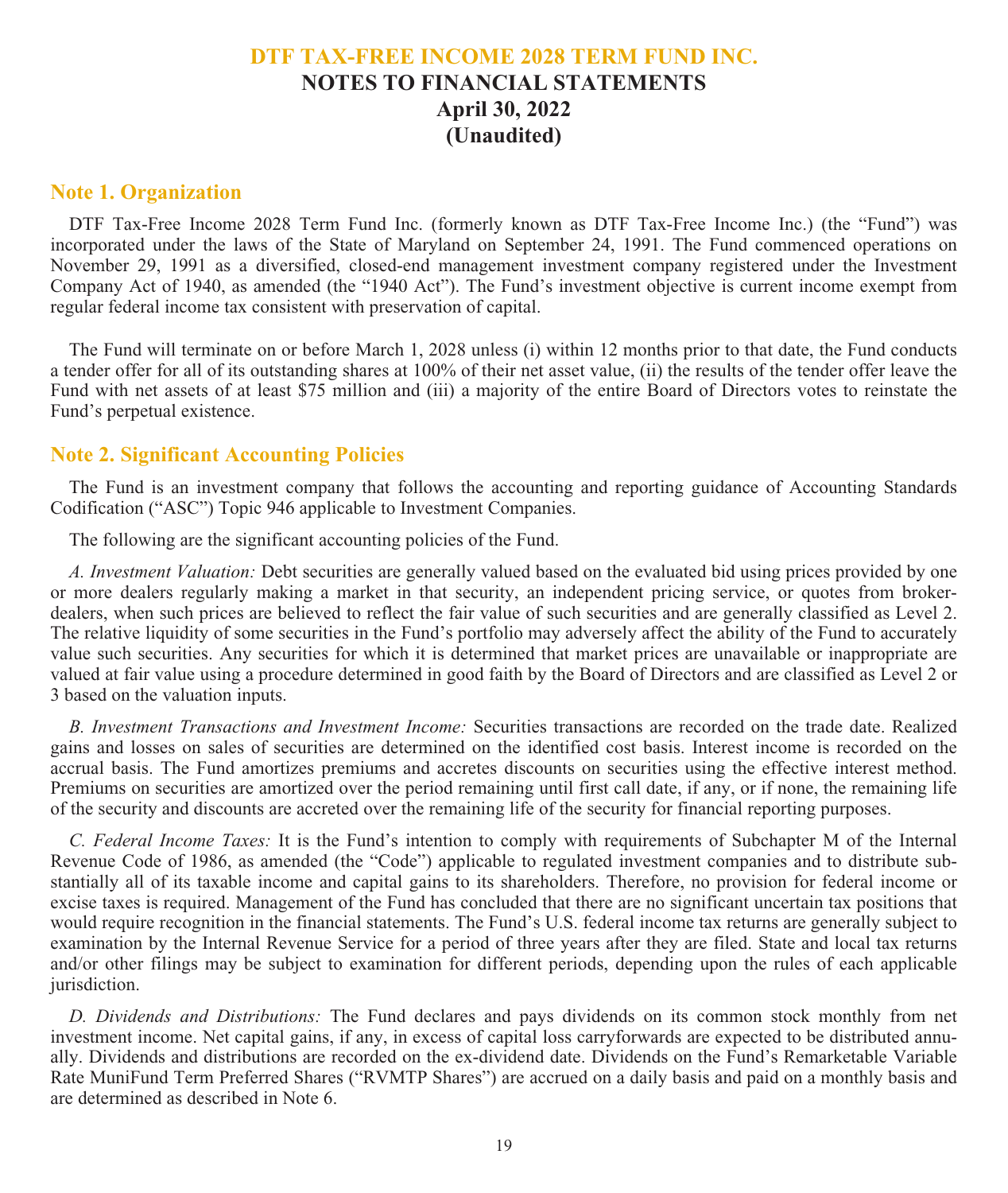## **DTF TAX-FREE INCOME 2028 TERM FUND INC. NOTES TO FINANCIAL STATEMENTS—(Continued) April 30, 2022 (Unaudited)**

The amount and timing of distributions are generally determined in accordance with federal tax regulations, which may differ from U.S. generally accepted accounting principles.

*E. Use of Estimates:* The preparation of financial statements in conformity with U.S. generally accepted accounting principles requires management to make estimates and assumptions that affect the amounts reported in the financial statements and accompanying notes. Actual results could differ from those estimates.

#### **Note 3. Agreements and Management Arrangements**

*A. Adviser:* The Fund has an Advisory Agreement with Duff & Phelps Investment Management Co. (the "Adviser"), an indirect, wholly owned subsidiary of Virtus Investment Partners, Inc. ("Virtus"). The investment advisory fee is payable monthly at an annual rate of 0.50% of the Fund's average weekly managed assets, which is defined as the average weekly value of the total assets of the Fund minus the sum of all accrued liabilities of the Fund (other than the aggregate amount of any outstanding borrowings or other indebtedness constituting financial leverage).

*B. Administrator:* The Fund has an Administration Agreement with Robert W. Baird & Co. Incorporated (the "Administrator" or "Baird"). The administration fee is payable quarterly at an annual rate of 0.14% of the Fund's average weekly net assets, which is defined as the average weekly value of the total assets of the Fund minus the sum of all accrued liabilities of the Fund (including the aggregate amount of any outstanding borrowings or other indebtedness constituting financial leverage).

*C. Directors:* The Fund pays each director not affiliated with the Adviser an annual fee. Total fees paid to directors for the six months ended April 30, 2022 were \$8,243.

*D. Affiliated Shareholder:* At April 30, 2022, Virtus Partners, Inc. (a wholly owned subsidiary of Virtus) held 34,265 shares of the Fund which represent 0.49% of shares of common stock outstanding. These shares may be sold at any time.

#### **Note 4. Investment Transactions**

Purchases and sales of investment securities (excluding short-term investments) for the six months ended April 30, 2022 were \$6,741,666, and \$5,685,246, respectively.

#### **Note 5. Federal Tax Information**

At April 30, 2022, the approximate federal tax cost and aggregate gross unrealized appreciation (depreciation) were as follows:

| <b>Federal Tax</b><br>Cost | <b>Unrealized</b><br>Appreciation | Unrealized<br><b>Depreciation</b> | 13 CL<br>Unrealized<br><b>Depreciation</b> |
|----------------------------|-----------------------------------|-----------------------------------|--------------------------------------------|
| \$159,702,687              | \$2,226,135                       | \$(5,817,281)                     | $\{(3,591,146)\}$                          |

**N**<sub>14</sub>

#### **Note 6. Remarketable Variable Rate MuniFund Term Preferred Shares**

The Fund has issued and outstanding 650 shares of Series 2050 Remarketable Variable Rate MuniFund Term Preferred Shares ("RVMTP Shares"), each with a liquidation preference of \$100,000.

The RVMTP Shares were privately placed with an institutional investor on November 2, 2020. The proceeds were used to conduct an early redemption of the Fund's Series 2021 Variable Rate MuniFund Term Preferred Shares ("VMTP Shares") at 100% of their liquidation preference plus accrued and unpaid dividends on November 12, 2020. The RVMTP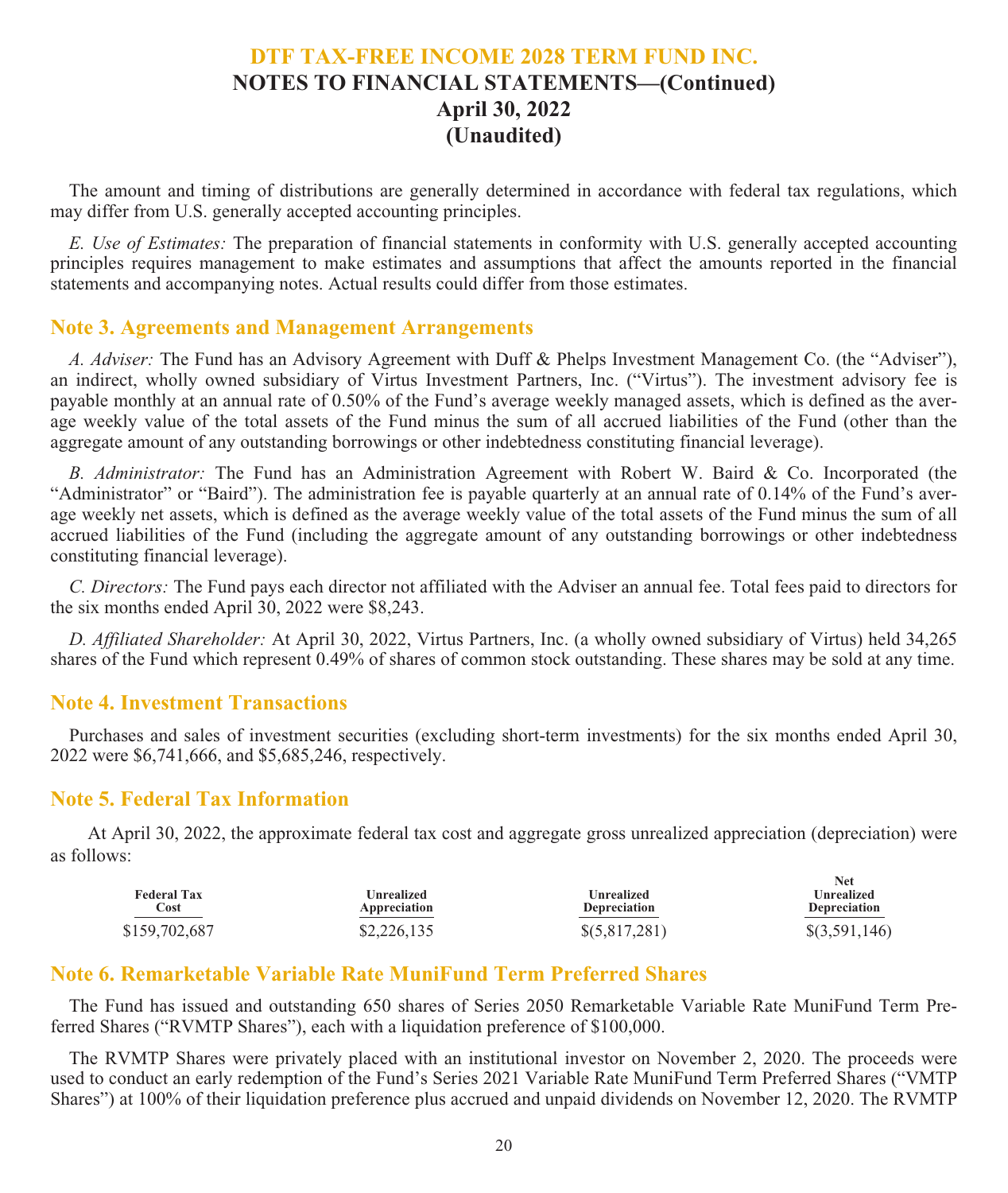## **DTF TAX-FREE INCOME 2028 TERM FUND INC. NOTES TO FINANCIAL STATEMENTS—(Continued) April 30, 2022 (Unaudited)**

Shares are a floating-rate form of preferred shares and are subject to a mandatory tender on May 2, 2024, but may remain outstanding either on the same terms or modified terms pursuant to an agreement between the Fund and the holder(s), or under a remarketing process at such time. The Fund is required to redeem all outstanding RVMTP Shares on November 2, 2050, unless earlier redeemed, repurchased or extended. The RVMTP Shares are subject to optional and mandatory redemption in certain circumstances. The redemption price per share is equal to the sum of the liquidation value per share plus any accumulated but unpaid dividends and a redemption premium, if any.

Key terms of the series of RVMTP Shares at April 30, 2022 are as follows:

| <b>Series</b> | <b>Shares</b><br><b>Outstanding</b> | Liauidation<br>Preference | <b>Weekly Rate Reset</b>             | Rate    | <b>Mandatory</b><br>Redemption<br>Date |
|---------------|-------------------------------------|---------------------------|--------------------------------------|---------|----------------------------------------|
| 2050          | 650                                 | \$65,000,000              | SIFMA Municipal Swap Index $+1.25\%$ | $.69\%$ | 1/02/2050                              |

The Fund incurred costs in connection with the issuance of the RVMTP Shares. These costs were recorded as a deferred charge and are being amortized over a three year term. Amortization of these deferred offering costs of \$67,973 is included under the caption "Interest expense and amortization of deferred offering costs on preferred shares" on the Statement of Operations and the unamortized balance is deducted from the carrying amount of the RVMTP shares under the caption "Remarketable Variable Rate MuniFund Term Preferred Shares" on the Statement of Assets and Liabilities.

Dividends on the RVMTP Shares (which are treated as interest expense for financial reporting purposes) are accrued daily and paid monthly. The average daily liquidation value outstanding and the weighted daily average dividend rate of the RVMTP Shares during the six months ended April 30, 2022, were \$65,000,000 and 1.44%, respectively.

The RVMTP Shares are not listed on any exchange or automated quotation system. The fair value of the RVMTP Shares is estimated to be their liquidation preference. The RVMTP Shares are categorized as Level 2 within the fair value hierarchy. The Fund is subject to certain restrictions relating to the RVMTP Shares, such as maintaining certain asset coverage, effective leverage ratio and overcollateralization ratio requirements. Failure to comply with these restrictions could preclude the Fund from declaring any distributions to common shareholders or purchasing common shares and/or could trigger the mandatory redemption of the RVMTP Shares.

#### **Note 7. Tender Offer**

On December 8, 2020, the Fund announced the commencement of a cash tender offer (the "Offer") for up to 17.5% of the Fund's outstanding shares of common stock at a price of 98% of the Fund's closing net asset value per share (NAV) as of the close of the regular trading session on the New York Stock Exchange (NYSE) on January 8, 2021. The Offer expired on January 7, 2021, at which time 4,335,961 shares were duly tendered and not withdrawn. Because the shares tendered exceeded 1,491,119 shares, the Offer was oversubscribed. Therefore, in accordance with the terms and conditions specified in the Offer, the Fund purchased shares from all tendering stockholders on a pro rata basis, disregarding fractions. The proration factor for the Offer was 34.389423%. The purchase price per share of properly tendered shares was \$15.77 per share, equal to 98% of the NAV as of the close of the regular trading session of the NYSE on January 8, 2021. Payment for the tendered shares was made on January 11, 2021 in the amount of \$23,514,947. Shares that were not tendered continue to remain outstanding.

#### **Note 8. Indemnifications**

Under the Fund's organizational documents, its officers and directors are indemnified against certain liabilities arising out of the performance of their duties to the Fund. In addition, in the normal course of business, the Fund enters into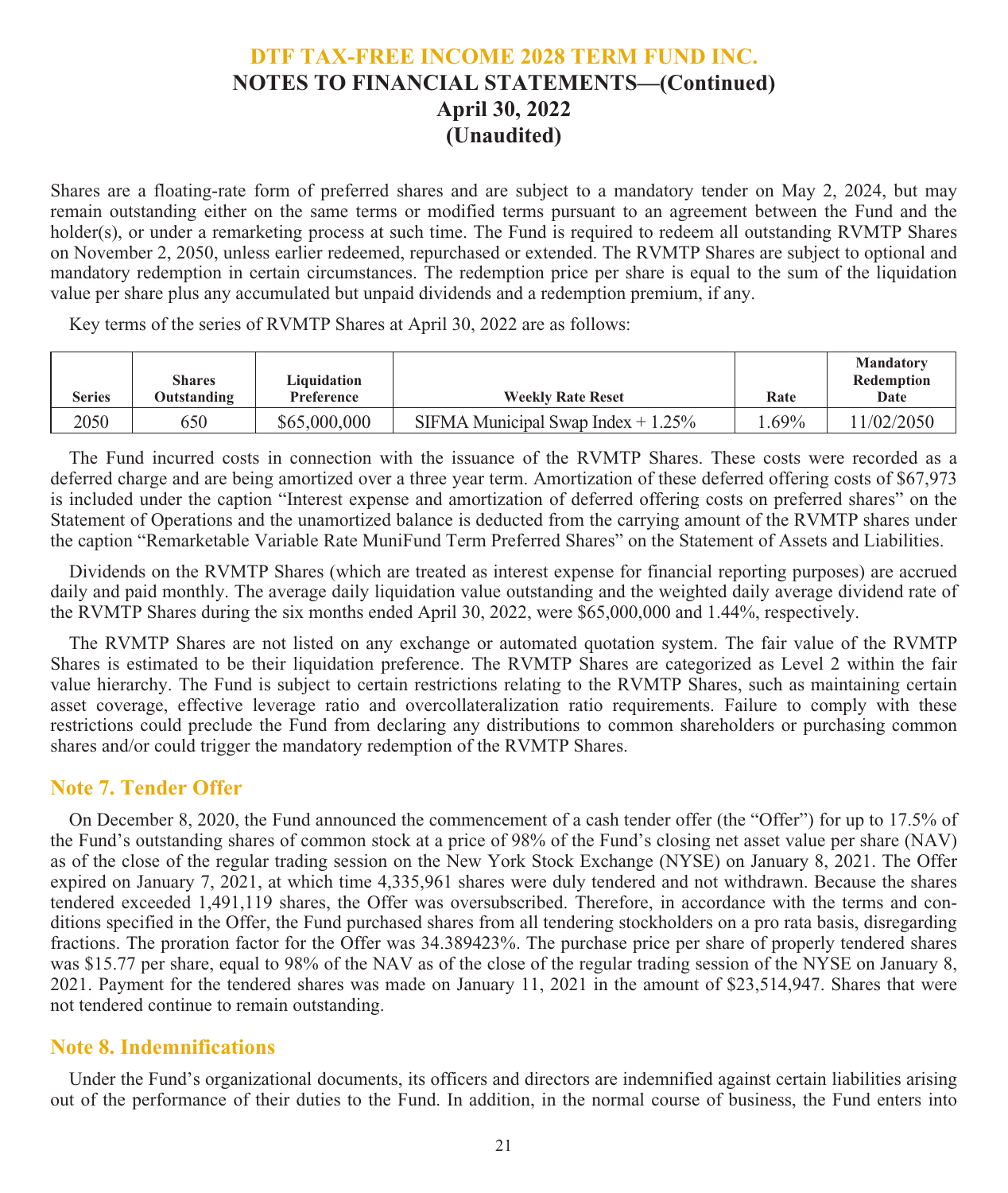## **DTF TAX-FREE INCOME 2028 TERM FUND INC. NOTES TO FINANCIAL STATEMENTS—(Continued) April 30, 2022 (Unaudited)**

contracts that provide general indemnifications to other parties. The Fund's maximum exposure under these arrangements is unknown as this would involve future claims that may be made against the Fund that have not occurred. However, the Fund has not had prior claims or losses pursuant to these arrangements and expects the risk of loss to be remote.

#### **Note 9. Subsequent Events**

Management has evaluated the impact of all subsequent events on the Fund through the date the financial statements were issued, and has determined that there were no subsequent events requiring recognition or disclosure in these financial statements.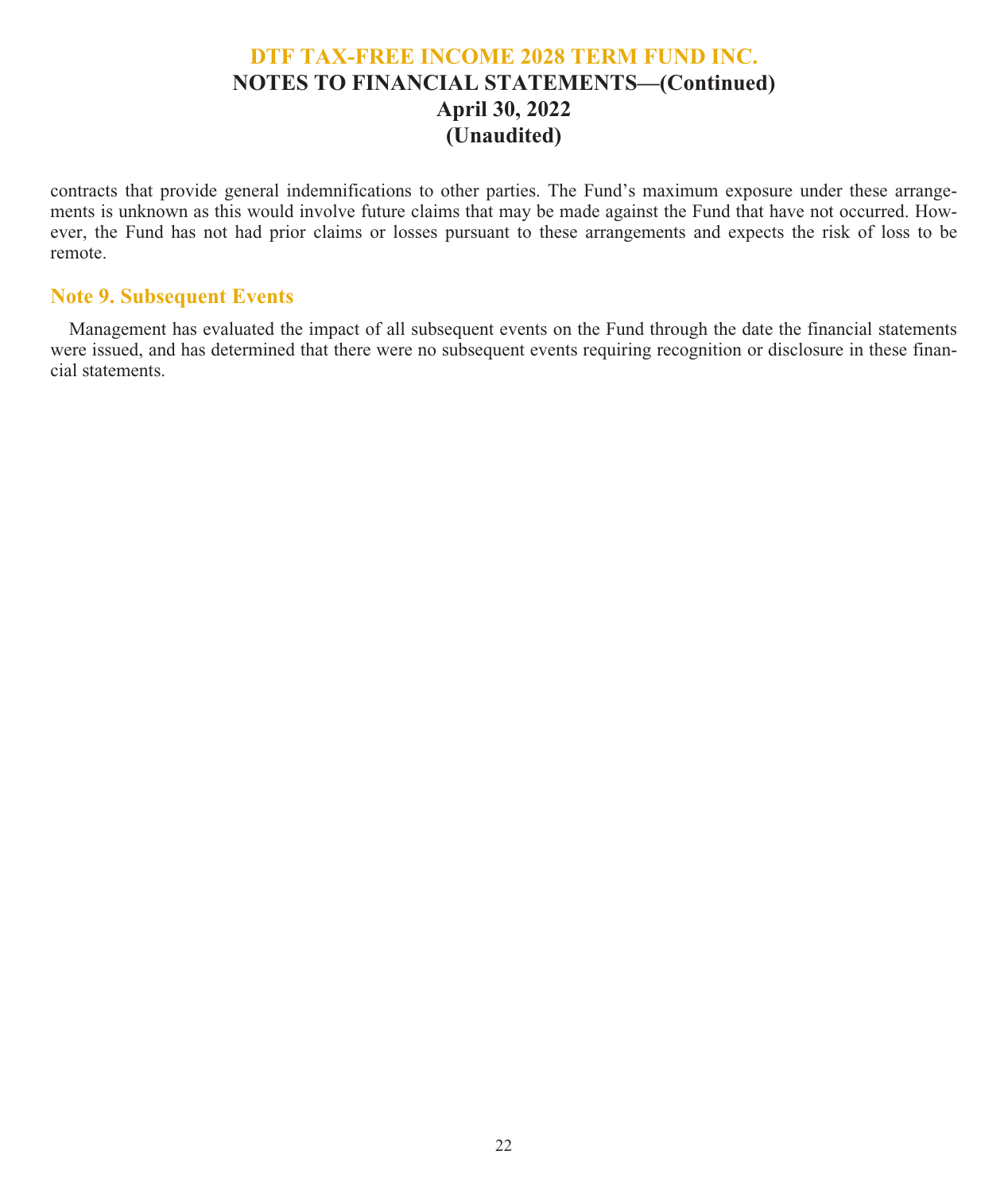#### **RENEWAL OF INVESTMENT ADVISORY AGREEMENT (Unaudited)**

Under Section 15(c) of the Investment Company Act of 1940 (the "1940 Act"), the terms of the Fund's investment advisory agreement must be reviewed and approved at least annually by the Board of Directors of the Fund (the "Board"), including a majority of the directors who are not "interested persons" of the Fund, as defined in section  $2(a)(19)$  of the 1940 Act (the "Independent Directors"). Section 15(c) of the 1940 Act also requires the Fund's directors to request and evaluate, and the Fund's investment adviser to furnish, such information as may reasonably be necessary to evaluate the terms of the investment advisory agreement. To assist the Board with this responsibility, the Board has appointed a Contracts Committee, which is composed of the Independent Directors of the Fund and acts under a written charter that was most recently amended on December 17, 2015. A copy of the charter is available on the Fund's website at www.dpimc.com/dtf and in print to any shareholder, upon request.

The Contracts Committee, assisted by the advice of independent legal counsel, conducted an annual review of the terms of the Fund's contractual arrangements, including the investment advisory agreement with Duff & Phelps Investment Management Co. (the "Adviser"). Set forth below is a description of the Contracts Committee's annual review of the Fund's investment advisory agreement, which provided the material basis for the Board's decision to continue the investment advisory agreement.

In the course of the Contracts Committee's review, the members of the Contracts Committee considered all of the information they deemed appropriate, including informational materials furnished by the Adviser in response to a request made by independent counsel on behalf of the Contracts Committee. In arriving at its recommendation that continuation of the investment advisory agreement was in the best interests of the Fund and its shareholders, the Contracts Committee took into account all factors that it deemed relevant, without identifying any single factor or group of factors as all-important or controlling. Among the factors considered by the Contracts Committee, and the conclusion reached with respect to each, were the following:

**Nature, extent, and quality of services**. The Contracts Committee considered the nature, extent and quality of the services provided to the Fund by the Adviser. Among other materials, the Adviser furnished the Contracts Committee with a copy of its most recent investment adviser registration form (Form ADV). In evaluating the quality of the Adviser's services, the Contracts Committee noted the various complexities involved in the operations of the Fund, such as the use of leverage in the form of the Fund's preferred stock, and concluded that the Adviser is consistently providing high-quality services to the Fund in an increasingly complex environment. The Contracts Committee also considered the length of service of the individual professional employees of the Adviser who provide services to the Fund and noted the low degree of turnover. In the Contracts Committee's view, the long-term service of capable and conscientious professionals provides a significant benefit to the Fund and its shareholders. The Contracts Committee also considered the Fund's investment performance as discussed below. The Contracts Committee also took into account its evaluation of the quality of the Adviser's code of ethics and compliance program. The Contracts Committee also considered the consistent quality of the services being provided by the Adviser even in light of the disruptions related to the COVID-19 pandemic. In light of the foregoing, the Contracts Committee concluded that it was generally satisfied with the nature, extent and quality of the services provided to the Fund by the Adviser.

**Investment performance of the Fund and the Adviser**. The Contracts Committee reviewed the Fund's investment performance over time and compared that performance to other funds in its peer group. In making its comparisons, the Contracts Committee utilized data provided by the Adviser and a report from Broadridge ("Broadridge"), an independent provider of investment company data. As reported by Broadridge, the Fund's net asset value ("NAV") total return ranked below the median among all leveraged closed-end general and insured municipal debt funds for the 1-, 3- and 5-year periods ended June 30, 2021. The Adviser provided the Contracts Committee with performance information for the Fund for various periods, measured against two benchmarks: the Bloomberg U.S. Municipal Index and the Lipper Leveraged Municipal Debt Funds Average (the Fund's category as determined by Thomson Reuters Lipper). The Committee noted that the Fund's NAV total return and market value return had each outperformed the Bloomberg U.S. Municipal Index for the 1- and 3-year periods ended June 30, 2021 while underperforming for the 5-year period ended June 30, 2021. The Committee further noted that the Fund's total return on both an NAV basis and market value basis had underperformed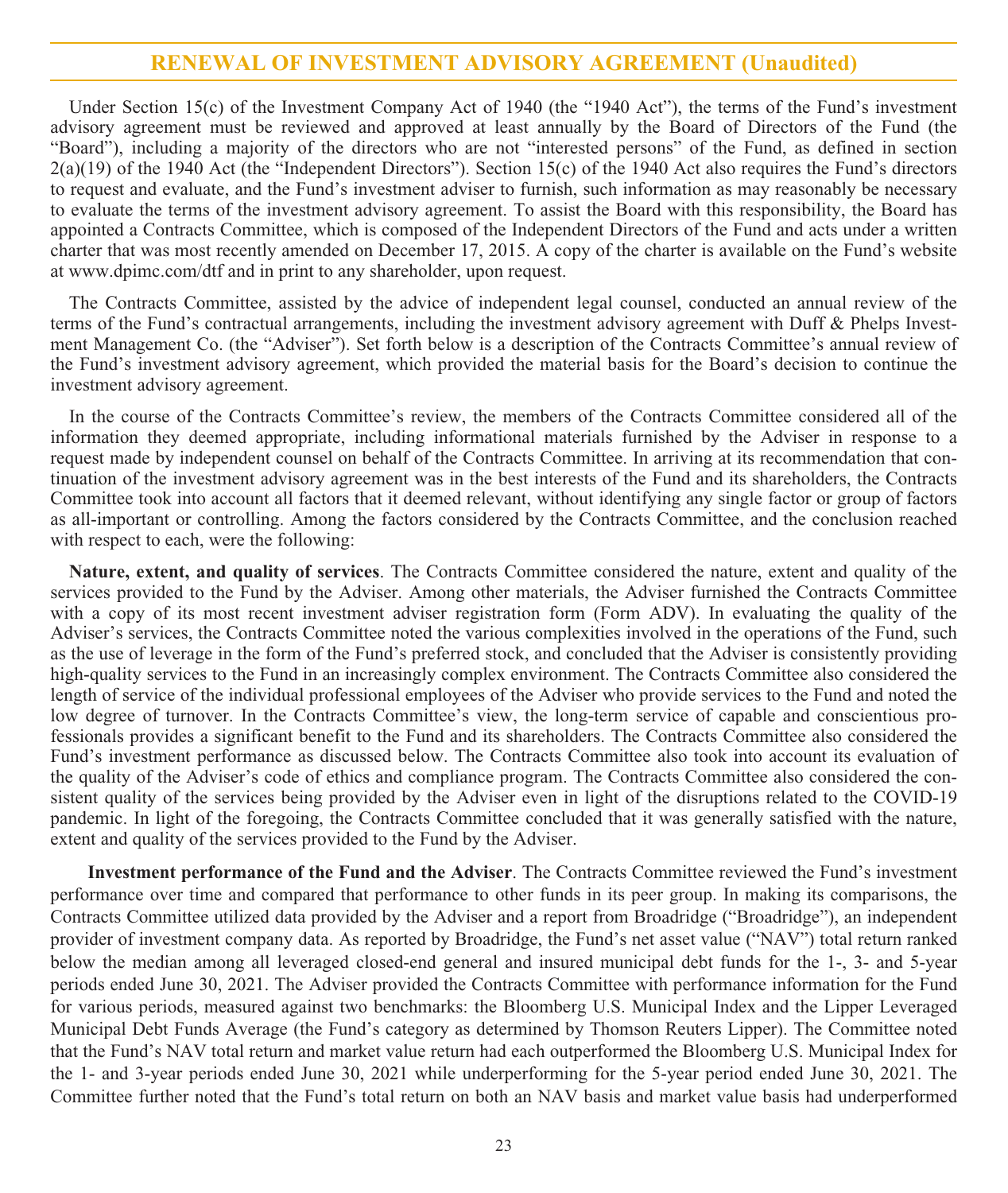compared to the Lipper Leveraged Municipal Debt Fund Average for the 1-, 3- and 5-year periods ended June 30, 2021. In evaluating the Fund's performance, the Contracts Committee further considered the Adviser's explanation that the fixed-income investments comprising certain of the benchmarks include higher yielding, lower-quality bonds in which the Fund is not permitted to invest.

**Costs of services and profits realized**. The Contracts Committee considered the reasonableness of the compensation paid to the Adviser, in both absolute and comparative terms, and also the profits realized by the Adviser and its affiliates from its relationship with the Fund. To facilitate this analysis, the Contracts Committee retained Broadridge to furnish a report comparing the Fund's management fee (defined as the sum of the advisory fee and administration fee) and other expenses to the similar expenses of other municipal debt funds selected by Broadridge (the "Broadridge expense group"). The Contracts Committee reviewed, among other things, information provided by Broadridge comparing the Fund's contractual management fee rate (at common asset levels) and actual management fee rate (reflecting fee waivers, if any) as a percentage of total assets and as a percentage of assets attributable to common stock to other funds in its Broadridge expense group. Based on the data provided on management fee rates, the Contracts Committee noted that: (i) the Fund's contractual management fee rate at a common asset level was above the median of its Broadridge expense group; (ii) the actual total expense rate was higher than the median of its Broadridge expense group on the basis of assets attributable to common stock and on a total asset basis; and (iii) the actual management fee rate was at the median of its Broadridge expense group on the basis of assets attributable to common stock, but higher than the median on a total asset basis.

In reviewing expense ratio comparisons between the Fund and other funds in the peer group selected by Broadridge, the Contracts Committee considered leverage-related expenses separately from other expenses. The Contracts Committee noted that leverage-related expenses are not conducive to direct comparisons between funds, because the leveragerelated expenses on a fund's income statement are significantly affected by the amount, type, tenor and accounting treatment of the leverage used by each fund, among other factors, and considered the Adviser's report indicating that the tenor of the Fund's leverage, as well as the relatively smaller size of the Fund as compared to many other funds in its peer group, were the primary drivers of the difference between the Fund's investment-related expenses and those of other funds in the Broadridge peer group. Also, unlike all the other expenses of the Fund (and other funds) which are incurred in return for a service, leverage expenses are incurred in return for the receipt of additional capital that is then invested by the Fund (and other funds using leverage) in additional portfolio securities that produce revenue directly offsetting the leverage expenses. Accordingly, in evaluating the cost of the Fund's leverage, the Contracts Committee considered the specific benefits to the Fund's common shareholders of maintaining such leverage, noting that the Fund's management and the Board regularly monitor the amount, form, terms and risks of the Fund's leverage, and that such leverage has continued to be accretive, generating net income for the Fund's common shareholders over and above its cost.

The Adviser also furnished the Contracts Committee with copies of its financial statements, and the financial statements of its parent company, Virtus Investment Partners, Inc. The Adviser also provided information regarding the revenue and expenses related to its management of the Fund, and the methodology used by the Adviser in allocating such revenue and expenses among its various clients. In reviewing those financial statements and other materials, the Contracts Committee examined the profitability of the investment advisory agreement to the Adviser and determined that the profitability of that contract was reasonable in light of the services rendered to the Fund. The Contracts Committee considered that the Adviser must be able to compensate its employees at competitive levels in order to attract and retain high-quality personnel to provide high-quality service to the Fund. The Contracts Committee concluded that the investment advisory fee was the product of arm's length bargaining and that it was fair and reasonable to the Fund.

**Economies of scale**. The Contracts Committee considered whether the Fund has appropriately benefited from any economies of scale. The Contracts Committee concluded that currently the Fund is not sufficiently large to realize benefits from economies of scale with fee breakpoints. The Contracts Committee encouraged the Adviser to continue to work towards reducing costs by leveraging relationships with service providers across the complex of funds advised by the Adviser.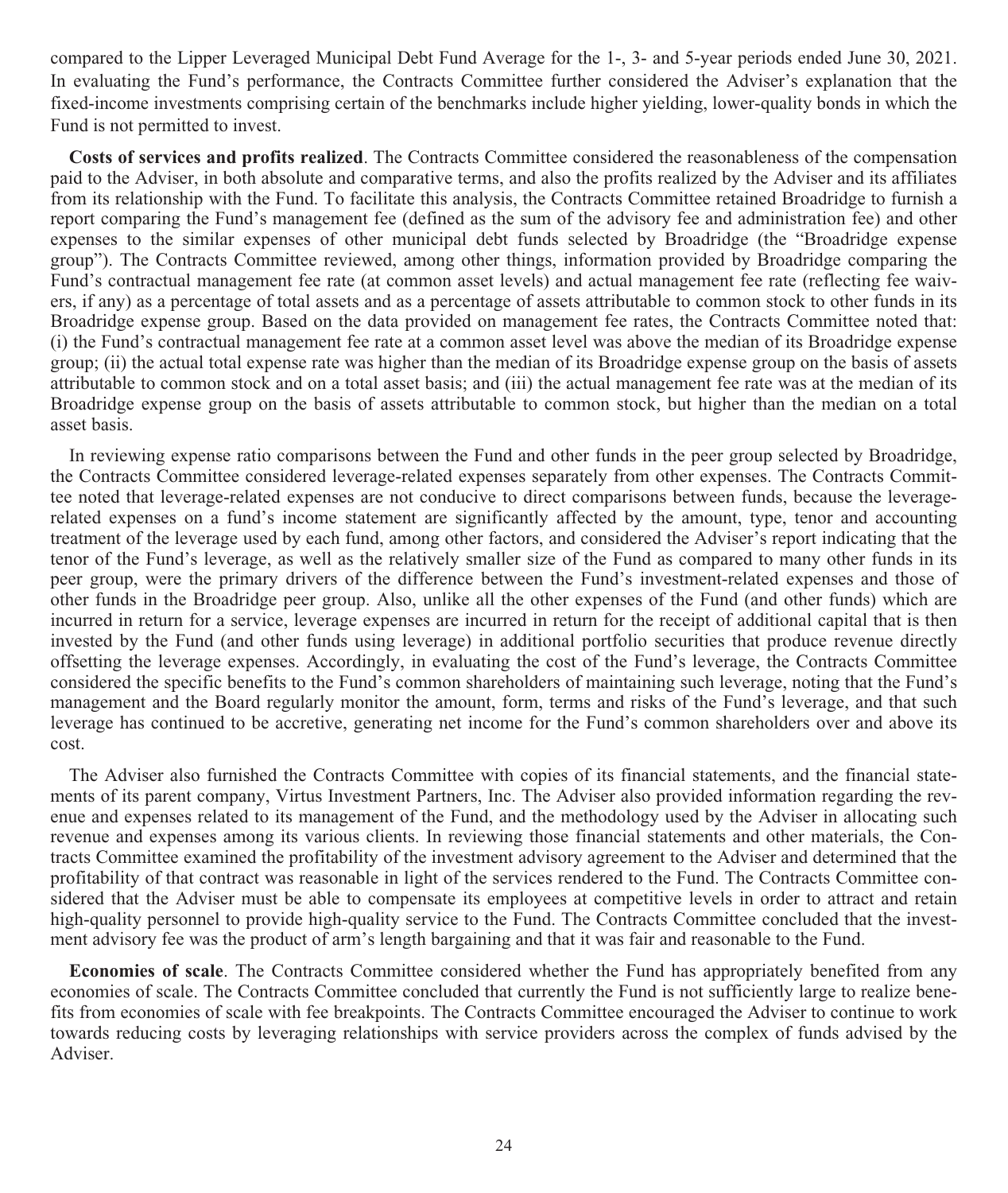**Comparison with other advisory contracts**. The Contracts Committee also received comparative information from the Adviser with respect to its standard fee schedule for investment advisory clients other than the Fund. The Contracts Committee noted that, among all accounts managed by the Adviser, the Fund's advisory fee rate is higher than the Adviser's standard fee schedule. However, the Contracts Committee noted that the services provided by the Adviser to the Fund are significantly more extensive and demanding than the services provided by the Adviser to its non-investment company, institutional accounts. Specifically, in providing services to the Fund, the Contracts Committee considered that the Adviser needs to: (1) comply with the 1940 Act, the Sarbanes-Oxley Act and other federal securities laws and New York Stock Exchange requirements, (2) provide for external reporting (including semi-annual reports to shareholders, annual audited financial statements and disclosure of proxy voting), tax compliance and reporting (which are particularly complex for investment companies), requirements of Section 19 of the 1940 Act relating to the source of distributions, (3) prepare for and attend meetings of the Board and its committees, (4) communicate with Board and committee members between meetings, (5) communicate with a retail shareholder base consisting of thousands of investors, (6) manage the use of financial leverage and respond to changes in the financial markets and regulatory environment that could affect the amount and type of the Fund's leverage and (7) respond to unanticipated issues in the financial markets or regulatory environment that can impact the Fund. Based on the fact that the Adviser only provides the foregoing services to its investment company clients and not to its institutional account clients, the Contracts Committee concluded that the management fees charged to the Fund are reasonable compared to those charged to other clients of the Adviser, when the nature and scope of the services provided to the Funds are taken into account. Furthermore, the Contracts Committee noted that many of the Adviser's other clients would not be considered "like accounts" of the Fund because these accounts are not of similar size and do not have the same investment objectives as, or possess other characteristics similar to, the Fund.

**Indirect benefits**. The Contracts Committee considered possible sources of indirect benefits to the Adviser from its relationship to the Fund, and enhanced reputation that may aid in obtaining new clients. As a fixed-income fund, the Contracts Committee noted that the Fund does not utilize affiliates of the Adviser for brokerage purposes.

**Conclusion**. Based upon its evaluation of all material factors, including the foregoing, and assisted by the advice of independent legal counsel, the Contracts Committee concluded that the continued retention of the Adviser as investment adviser to the Fund was in the best interests of the Fund and its shareholders. Accordingly, the Contracts Committee recommended to the full Board that the investment advisory agreement with the Adviser be continued for a one-year term ending March 1, 2023. On December 16, 2021, the Contracts Committee presented its recommendations, and the criteria on which they were based, to the full Board, whereupon the Board, including all of the Independent Directors voting separately, accepted the Contracts Committee's recommendations and unanimously approved the continuation of the current investment advisory agreement with the Adviser for a one-year term ending March 1, 2023.

#### **INFORMATION ABOUT PROXY VOTING BY THE FUND (Unaudited)**

Although the Fund does not typically hold voting securities, a description of the policies and procedures that the Fund uses to determine how to vote proxies relating to portfolio securities is available without charge, upon request, by calling the Administrator toll-free at (833) 604-3163 or is available on the Fund's website www.dpimc.com/dtf or on the SEC's website www.sec.gov.

#### **INFORMATION ABOUT THE FUND'S PORTFOLIO HOLDINGS (Unaudited)**

The Fund files its complete schedule of portfolio holdings with the SEC for the first and third fiscal quarters of each fiscal year (quarters ended January 31 and July 31) as an exhibit to Form NPORT-P. The Fund's Form NPORT-P is available on the SEC's website at www.sec.gov. In addition, the Fund's schedule of portfolio holdings is available without charge, upon request, by calling the Administrator toll-free at (833) 604-3163 or is available on the Fund's website at www.dpimc.com/dtf.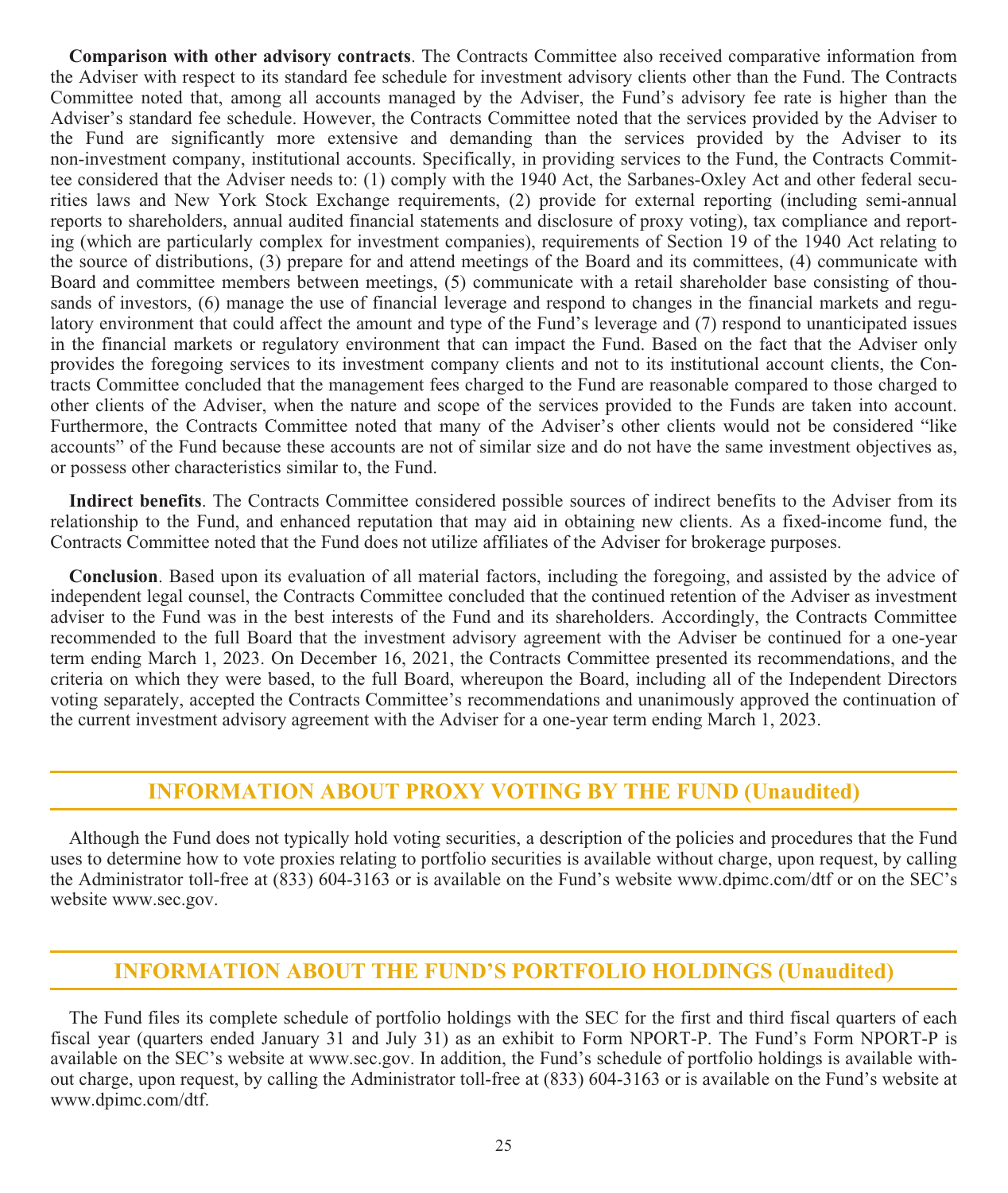#### **ADDITIONAL INFORMATION (Unaudited)**

Notice is hereby given in accordance with Section 23(c) of the 1940 Act that the Fund may from time to time purchase its shares of common stock in the open market.

## **REPORT ON ANNUAL MEETING OF SHAREHOLDERS (Unaudited)**

The Annual Meeting of Shareholders of the Fund was held on March 7, 2022. The following is a description of each matter voted upon at the meeting and the number of votes cast on each matter:

|                                                                                                                                 | <b>Shares Voted</b><br>For | <b>Shares</b><br>Withheld |
|---------------------------------------------------------------------------------------------------------------------------------|----------------------------|---------------------------|
| 1. Election of directors*                                                                                                       |                            |                           |
| To elect two directors to serve until the Annual Meeting in the year indicated below or until                                   |                            |                           |
| their successors are duly elected and qualified:                                                                                |                            |                           |
|                                                                                                                                 | 5.414.870                  | 486.638                   |
|                                                                                                                                 | 650                        | $\Omega$                  |
| * Directors whose term of office continued beyond this meeting are as follows: Geraldine M. McNamara, Eileen A. Moran and David |                            |                           |

J. Vitale. \*\*Elected by the holders of the Fund's preferred stock, voting as a separate class.